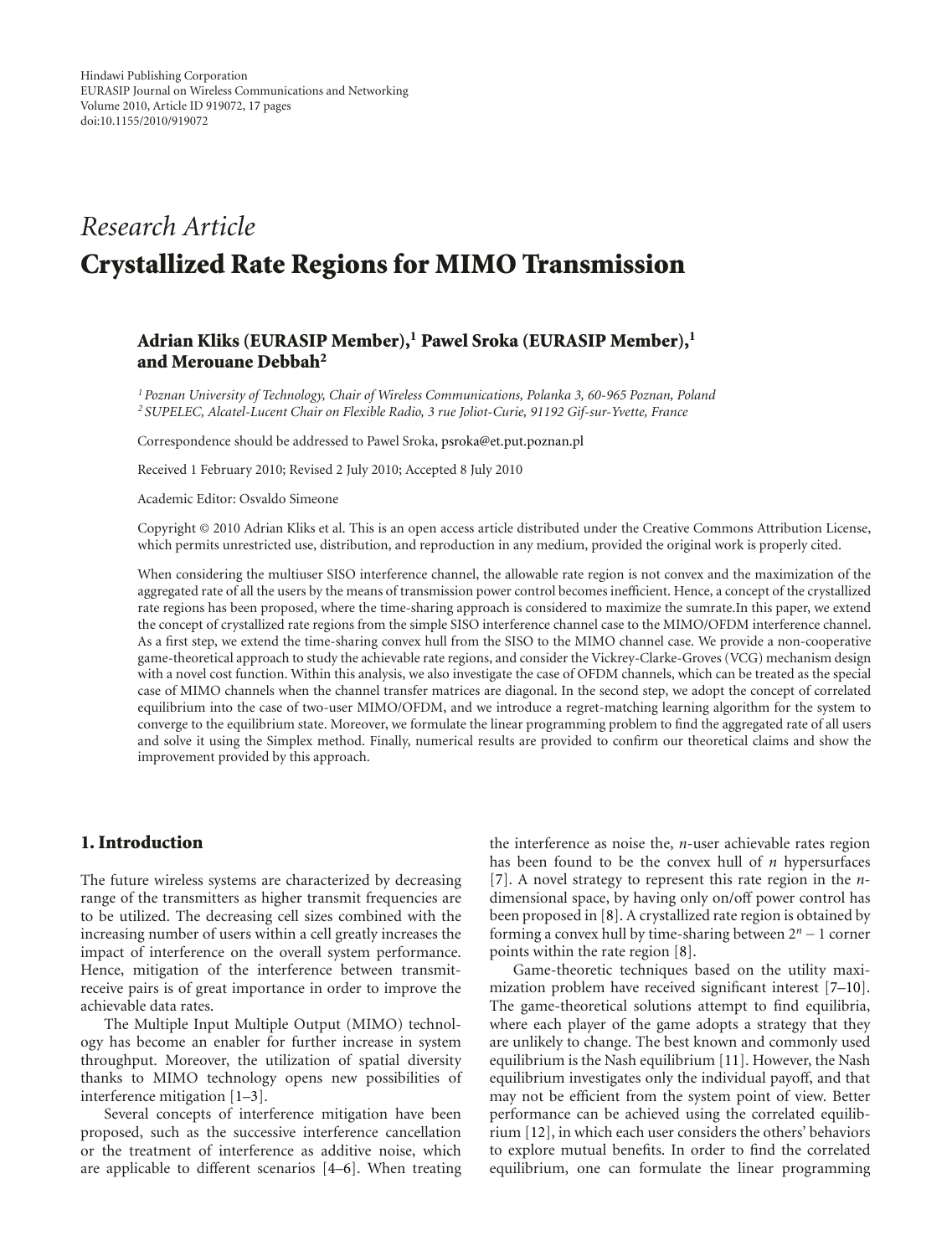problem and solve it using one of the known techniques, such as the Simplex algorithm [13]. However, in case of MIMO systems, the number of available game strategies is high, and the linear programming solution becomes very complex. Thus, a distributed solution can be applied, such as the regret-matching learning algorithm proposed in [8], to achieve the correlated equilibrium at lower computational cost. Moreover, the overall system performance may be further improved by an efficient mechanism design, which defines the game rules [14].

In this paper, the rate region for the MIMO interference channel is examined based on the approach presented in [8, 15]. Specific MIMO techniques have been taken into account such as transmit selection diversity, spatial waterfilling, SVD-MIMO, or codebook-based beamforming [16– 19]. Moreover, an application of the correlated equilibrium concept to the rate region problem in the considered scenario is presented. Furthermore, a new Vickey-Clarke-Groves (VCG) auction utility [11] formulation and the modified regret-matching learning algorithm are proposed to demonstrate the application of the considered concept for the 2-user MIMO channel.

The reminder of this paper is structured as follows. Section 2 presents the concept of crystallized rates region for MIMO transmission. Section 3 describes the application of correlated equilibrium concept in the rate region formulation and presents the linear programming solution for the sum-rate maximization problem. Section 4 outlines the mechanism design for application of the proposed concept in 2-user interference MIMO channel, comprising the VCG auction utility formulation and the modified regret-matching learning algorithm. Moreover, specific cases of different MIMO precoding techniques, including the ones considered for future 4G systems such as the Long Term Evolution-Advanced (LTE-A) [20, 21], and Orthogonal Frequency Division Multiplexing (OFDM) transmission are presented as examples of application of the derived model. Finally, Section 5 summarizes the simulation results obtained for the considered specific cases, and Section 6 draws the conclusions.

# **2. Crystallized Rate Regions for MIMO/OFDM Transmission**

In this section, we present the generalization of the concept of crystallized rate regions in the context of the OFDM/MIMO transmissions. We start with defining the channel model under study and follow by the analysis of the achievable rate regions for the interference MIMO channel, when interference is treated as Gaussian noise. Finally, the generalized definition of the rate regions for the MIMO/OFDM transmission will be presented.

*2.1. System Model for 2-User Interference MIMO Channel.* The multicell uplink interference MIMO channel is considered in this paper. Without loss of generality and for the sake of clarity, the channel model consists in the 2 user 2-cell scenario, in which each user (denoted as the Mobile Terminal (MT)) communicates with his own Base Station (BS) causing interference to the neighboring cell (see Figure 1(a)). Each MT is equipped with  $N_t$  (transmit) antennas, and each BS has *Nr* (receive) antennas. Moreover, user *i* can transmit data with maximum total power  $P_{i, max}$ . Perfect channel knowledge in all MTs is assumed. In order to ease the analysis, we limit our derivation to the  $2 \times 2$  MIMO case (see Figure  $1(b)$ ), where both the transmitter and the receiver use only two antennas.

User *i* transmits the signal vector  $X_i \in \mathbb{C}^2$  through the multipath channel  $H \in C^{4\times4}$ , where

$$
\mathbf{H} = \begin{pmatrix} \mathbf{H}_{11} & \mathbf{H}_{12} \\ \mathbf{H}_{21} & \mathbf{H}_{22} \end{pmatrix}, \qquad \mathbf{H}_{i, j} \in \mathbb{C}^{2 \times 2}.
$$
 (1)

The channel matrix  $\mathbf{H}_{i, j} = \{h_{k, l}^{(i, j)} \in \mathbb{C}, 1 \leq k, l \leq 2\}$  consists of the actual values of channel coefficients  $h_{k, l}^{(i, j)}$ , which define the channel between transmit antenna *k* at the *i*th MT and the receive antenna *l* at the *j*th BS. In the considered 2-user  $2 \times 2$  MIMO case, only four channel matrices are defined, that is,  $H_{11}$ ,  $H_{22}$  (which describe channel between the first MT and first BS or second MT and second BS, resp.), **H**12, and  $H_{21}$  (which describe the interference channel between first MT and second BS and between second MT and first BS, resp.). Additive White Gaussian Noise (AWGN) of zero mean and variance  $\sigma^2$  is added to the received signal. Receiver *i* observes the useful signal, denoted as *Yi*, coming from the *i*th user. Moreover, in the interference scenario, receiver *i* (BS*i*) receives also interfering signals from other users located at the neighboring cell  $Y_i$ ,  $j \neq i$ . Interested readers can find solid contribution on the interference channel capacity in the rich literature, for example, [1, 2, 22, 23]. When interference is treated as noise, the achievable rates for 2-user interference MIMO channel are defined as follows [22]:

$$
R_1(\mathbf{Q}_1, \ \mathbf{Q}_2) = \log_2 \left( \det \left( \mathbf{I} + \mathbf{H}_{11} \mathbf{Q}_1 \mathbf{H}_{11}^* \right) \right. \\ \left. \qquad \qquad \cdot \left( \sigma^2 \mathbf{I} + \mathbf{H}_{21} \mathbf{Q}_2 \mathbf{H}_{21}^* \right)^{-1} \right) \right), \\ R_2(\mathbf{Q}_1, \ \mathbf{Q}_2) = \log_2 \left( \det \left( \mathbf{I} + \mathbf{H}_{22} \mathbf{Q}_2 \mathbf{H}_{22}^* \right) \right. \\ \left. \qquad \qquad \cdot \left( \sigma^2 \mathbf{I} + \mathbf{H}_{12} \mathbf{Q}_1 \mathbf{H}_{12}^* \right)^{-1} \right) \right), \tag{2}
$$

where  $R_1$  and  $R_2$  denote the rate of the first and second user, respectively, (**A**∗) denotes transpose conjugate of matrix **A**,  $det(A)$  is the determinant of matrix **A**, and  $Q_i$  is the *i*th user data covariance matrix, that is,  $E\{X_iX_i^*\} = \mathbf{Q}_i$  and tr( $\mathbf{Q}_1$ )  $\leq$  $P_{1, \text{max}}$ , tr(**Q**<sub>2</sub>)  $\leq$   $P_{2, \text{max}}$ . We define the rate region as  $\mathfrak{R} = \bigcup \{ (R_1(\mathbf{Q}_1, \mathbf{Q}_2), R_2(\mathbf{Q}_1, \mathbf{Q}_2)) \}.$ 

One can state that the formulas presented above allow us to calculate the rates that can be achieved by the users in the MIMO interference channel scenario in a particular case when no specific MIMO transmission technique is applied. Such approach can be interpreted as a so-called Transmit Selection Diversity (TSD) MIMO technique [16], where the BS can decide between one of the following strategies: to put all of the transmit power to one antenna  $(N_t)$  strategies, where *N<sub>t</sub>* is the number of antennas), to be silent (one strategy), or to equalize the power among all antennas (one strategy).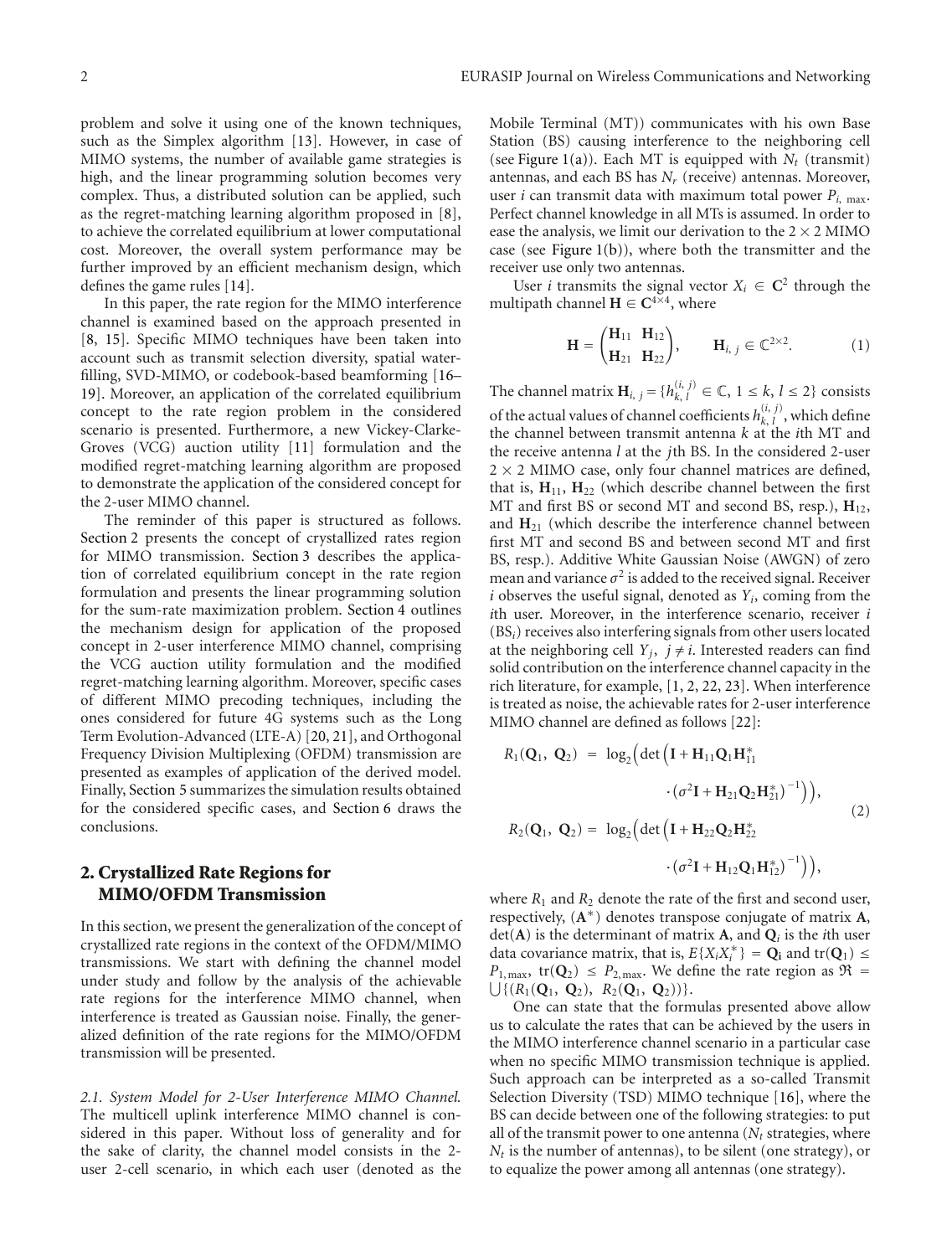

FIGURE 1: MIMO interference channel: general 2-cell 2-user model (a) and the details representation of the considered  $2 \times 2$  case (b).

When the channel is known at the transmitter, the channel capacity can be optimized by means of some wellknown MIMO transmission techniques. Precisely, one can decide for example to linearize (diagonalize) the channel by the means of Eigenvalue Decomposition (EvD) or Singular Value Decomposition (SVD) [16, 17, 24]. Such approach will be denoted hereafter as SVD-MIMO.v Moreover, in order to avoid or minimize the interference between the neighboring users within one cell, BS can precode the transmit signal. In such a case, the sets of properly designed transmit and receive beamformers are used at the transmitter and receiver side, respectively. The precoders can be either calculated continuously based on the actual channel state information from all users or can be defined in advance (predefined) and stored in a form of a codebook, from which the optimal set of beamformers is selected for each user based on its channel condition. The later approach is proposed in the Long Term Evolution (LTE) standard where for the  $2 \times 2$ MIMO case a specific codebook is proposed [20]. Similar assumption is made for the so called Per-User Unitary Rate Control (PU<sup>2</sup>RC) MIMO systems, where the set of *N* beamformers is calculated [18, 21]. Since the process of finding the set of transmit and receive beamformers is usually time and energy consuming and require accurate Channel State Information (CSI), the optimal approaches (where the precoders are calculated based on the actual channel state) are replaced by the above-mentioned list of predefined beamformers stored in a form of a codebook. Since the number of precoders is limited, the performance of such approach could be worse than the optimal one, particularly in the interference channel scenario. Based on this observation, new techniques of generation of the set of *N* beamformers have been proposed. One of them is called random-beamforming [19, 25], since the set of precoders is obtained in a random manner. At every specified time instant, a new set of beamformers is randomly generated, from which the subset of precoders that optimize some predefined criteria is selected. Simulation results given in [19, 25] and Section 5.1 show that assuming such approach, one can achieve the global extremum in particular when the codebook size is large. When the set of randomly generated

beamformers is used, the set of receive beamformers has to be calculated at the receiver. Various criteria can be used, just to mention the most popular and academic ones: Zero-Forcing (ZF), MinimumMean Squared Error (MMSE), or Maximum-Likelihood (ML) [16, 17]. In our simulation, we consider the combination of these methods, that is, ZF-MIMO, MMSE-MIMO, and ML-MIMO, with three different codebook generation methods—one of the size *N*, that is, generated randomly (denoted hereafter as RAN-*N*), one defined as proposed for LTE and one specified for PU<sup>2</sup>RC-MIMO. In other words, the abbreviation ZF-MIMO-LTE describes the situation when the transmitter uses the LTE codebook and the set of receive beamformers is calculated using the ZF criterion.

However, let us stress that (2) has to be modified when one of the precoding techniques (including SVD method, which is a particular case of precoding) is applied. Thus, the general equations for the achievable rate computation are defined as follows:

$$
R_1(Q_1, Q_2)
$$
\n
$$
= \log_2 \Big( \det \Big( \mathbf{I} + \mathbf{u}_1^* \mathbf{H}_{11} \mathbf{v}_1 Q_1 \mathbf{v}_1^* \mathbf{H}_{11}^* \mathbf{u}_1
$$
\n
$$
\cdot (\sigma^2 \mathbf{u}_1^* \mathbf{u}_1 + \mathbf{u}_1^* \mathbf{H}_{21} \mathbf{u}_2 Q_2 \mathbf{u}_2 \mathbf{H}_{21}^* \mathbf{u}_1)^{-1} \Big) \Big),
$$
\n
$$
R_2(Q_1, Q_2)
$$
\n
$$
= \log_2 \Big( \det \Big( \mathbf{I} + \mathbf{u}_2^* \mathbf{H}_{22} \mathbf{v}_2 Q_2 \mathbf{v}_2^* \mathbf{H}_{22}^* \mathbf{u}_2
$$
\n
$$
\cdot (\sigma^2 \mathbf{u}_2^* \mathbf{u}_2 + \mathbf{u}_2^* \mathbf{H}_{12} \mathbf{u}_1 Q_1 \mathbf{u}_1 \mathbf{H}_{12}^* \mathbf{u}_2)^{-1} \Big) \Big),
$$
\n(3)

where  $\mathbf{u}_i$  and  $\mathbf{v}_i$  denote the set of receive and transmit beamformers, respectively, obtained for the *i*th user. In a case of SVD-MIMO, the above-mentioned vectors are obtained by the means of singular value decomposition of the channel transfer matrix whereas for the other precoded MIMO systems, the set of receive coefficients is calculated as follows [23]:

(i) for zero-forcing receiver

 $P_1(\Omega_1, \Omega_2)$ 

$$
\mathbf{v}_i = \left( \left( \mathbf{H}_{ii}^* \mathbf{H}_{ii} \right)^{-1} \cdot \mathbf{H}_{ii}^* \right)^*,\tag{4}
$$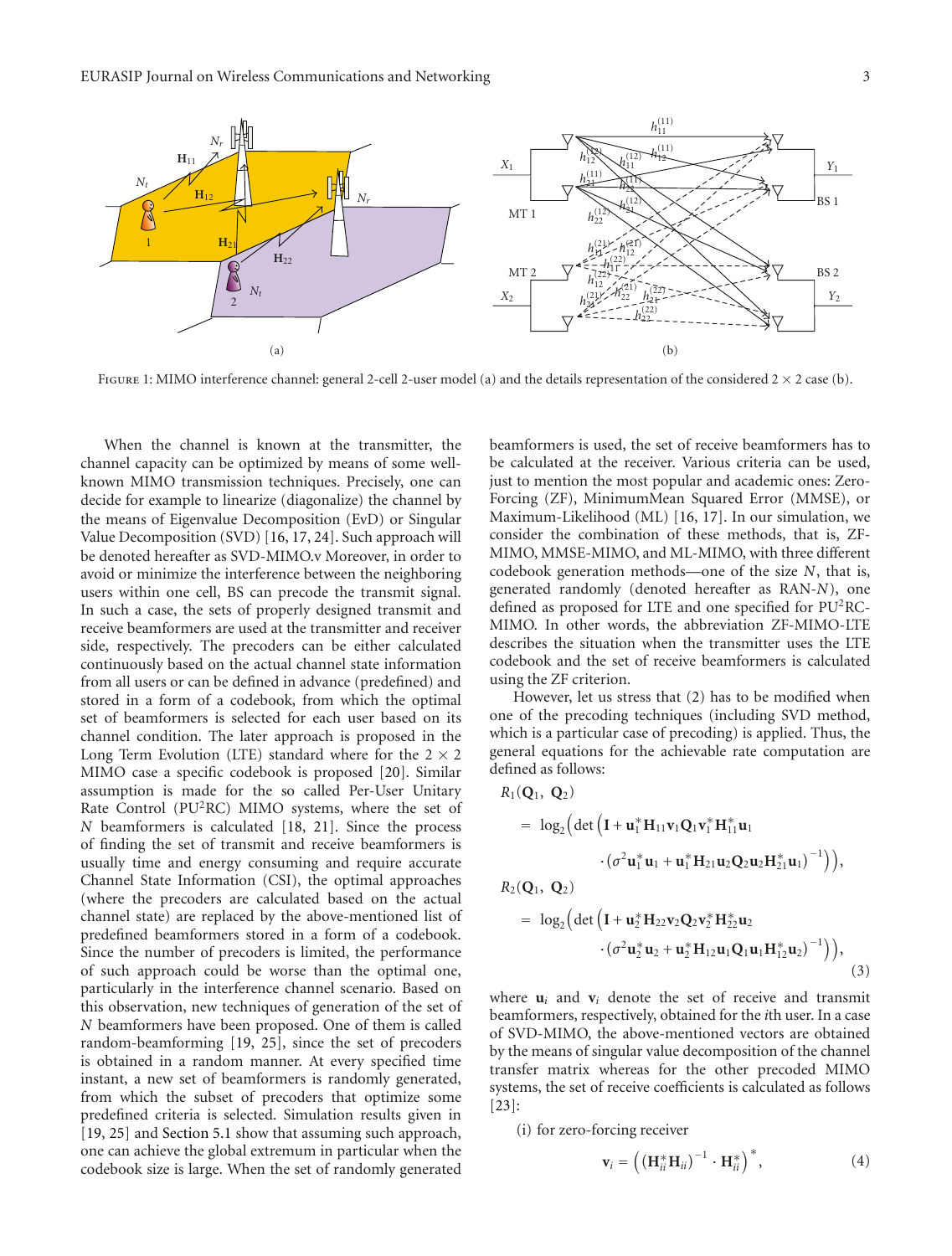(ii) for MMSE receiver

$$
\mathbf{v}_{i} = \left( \left( \mathbf{H}_{ii}^{*} \mathbf{H}_{ii} + \sum_{\substack{j \\ j \neq i}} \frac{P_{j}}{P_{i}} \mathbf{H}_{ji}^{*} \mathbf{H}_{ji} + \sigma^{2} \mathbf{I} \right)^{-1} \cdot \mathbf{H}_{ii}^{*} \right)^{*}, \qquad (5)
$$

(iii) for the ML receiver the elements of receive beamformers are equal to 1 (in other words, no receive beamforming is used).

The last Hermitian conjugate in (4) and in (5) is due to the assumed definition of the achievable user rates in (3).

For comparison purposes, the spatial waterfilling technique will be considered [26], where the transmit power is distributed among the antennas based on the waterfilling algorithm. The spatial waterfilling approach will be denoted hereafter as SWF-MIMO.

*2.2. Achievable Rate Regions in a Case of TSD-MIMO Interference Channel.* In [8], the achievable rate regions in the 2-user SISO scenario have been studied, where the authors have treated the interference as Gaussian noise. It has been stated that the rate region for the general *n*-user channel is found to be the convex hull of the union of *n* hyper-surfaces [7], which means that the rate regions entirely encloses a straight line that connects any two points which lie within the rate region bounds. In the 2-user case, the rate regions can be easily represented as the surface limited by the horizontal and vertical axes and the boundaries of the 2-dimensional hypersurface (straight lines). Let us stress that the same conclusions can be drawn for the MIMO case. We will then discuss various achievable rate regions for the interference MIMO channel. We will analyze the properties of the rate regions introduced below in three cases: when the results are averaged over 2000 channel realizations (Case A) and for specific channel realizations (Cases B and C).

*2.2.1. Rate Region for TSD-MIMO Interference Channel Case A.* The rate region for the general interference TSD-MIMO channel is depicted in Figure 2. The results have been obtained based on the assumption that both users transmit with the same uniform power  $P_{i, \text{max}} = 1$  and the results have been averaged over 2000 channel realizations, for  $h_{k, l}^{(i, j)} \sim$  $C\mathcal{N}(0, 1, 0)$ . One can define three characteristic points on the border of the rate region, that is, points A, B, and C. Specifically, point A describes the situation, where the first user transmits with the maximum power, and **Q**<sup>1</sup> is chosen such that  $\mathbf{Q}_1 = \arg \max_{\mathbf{Q}_1} R_1(\mathbf{Q}_1, \mathbf{Q}_2 = \mathbf{0})$ . Point C can be defined in the same way as point A, but with reference to the second user. Point B corresponds to the situation, where both users transmit with the maximum power and the distribution of the power among the antennas is optimal in the sum-rate sense, that is,  $(Q_1, Q_2)$  = arg max $\tilde{\mathbf{Q}}_1$ ,  $\tilde{\mathbf{Q}}_2$  ( $R_1(\tilde{\mathbf{Q}}_1, \tilde{\mathbf{Q}}_2)$  +  $R_2(\tilde{\mathbf{Q}}_1, \tilde{\mathbf{Q}}_2)$ ). The first frontier line  $\Phi_{AB} = \Phi(\mathbf{Q}_1, p, :)$ ,  $p = P_{1, \text{max}}$ , (where  $\mathbf{Q}_{i, p}$  denotes the covariance for which  $tr(Q_i) = p$  is obtained when holding the total transmit power for the first user fixed and



Figure 2: Achievable rate region for the MIMO interference channel—averaged over 2000 channel realizations.

varying the total transmit power for the second user from zero to  $P_{2,\text{max}}$ . Similarly, the second frontier line  $\Phi_{BC}$  =  $\Phi$ (:,  $\mathbf{Q}_{2, p}$ ),  $p = P_{2, max}$ , is characterized by holding the total transmit power of the second user fixed to *P*2, max and decreasing the total transmit power by the first user from *P*<sub>1, max</sub> to zero. One can observe that the achievable rate region for the two user  $2 \times 2$  MIMO case is not convex, thus the time-sharing (see Section 2.5) approach seems to be the right way for system capacity improvement. The potential time-sharing lines are also presented in Figure 2.

*2.2.2. Rate Region for TSD-MIMO Interference Channel Case B.* Quite different conclusions can be drawn for a specific channel realization (i.e., the obtained rate regions are not averaged over many channel realizations), where the second user receives strong interference (see Figure 3). In such a case, new characteristic points can be indicated on the frontier lines of the achieved rate region. While the points A and C can be defined in the same way as in the previous case (i.e., when the results were averaged), two new points D and E appeared. All of the characteristic points define a combination of four possible situations. These are: (a) user *i* balances all the power on the first antenna (b) user *i* balances all the power on the second antenna (c) user *i* divides the transmit power in an optimal way among both antennas (d) user *i* does not transmit. When both users chose one of the four predefined strategies, one of the characteristic points (in our case points A, C, D, and E) on the frontier line of the rate regions can be reached. In Figure 3 the potential timesharing lines are also plotted.

*2.2.3. Rate Region for TSD-MIMO Interference Channel Case C.* In Figure 4, the results obtained for another fixed channel realization are presented mainly a case is considered, where the first user transmits data with twice the maximum power (i.e.,  $P_{1,\text{max}} = 2 \cdot P_{2,\text{max}}$ ) of user 2. One can observe that user 1 achieves significantly higher rates compared to user 2. For this situation, similar conclusions can be drawn as for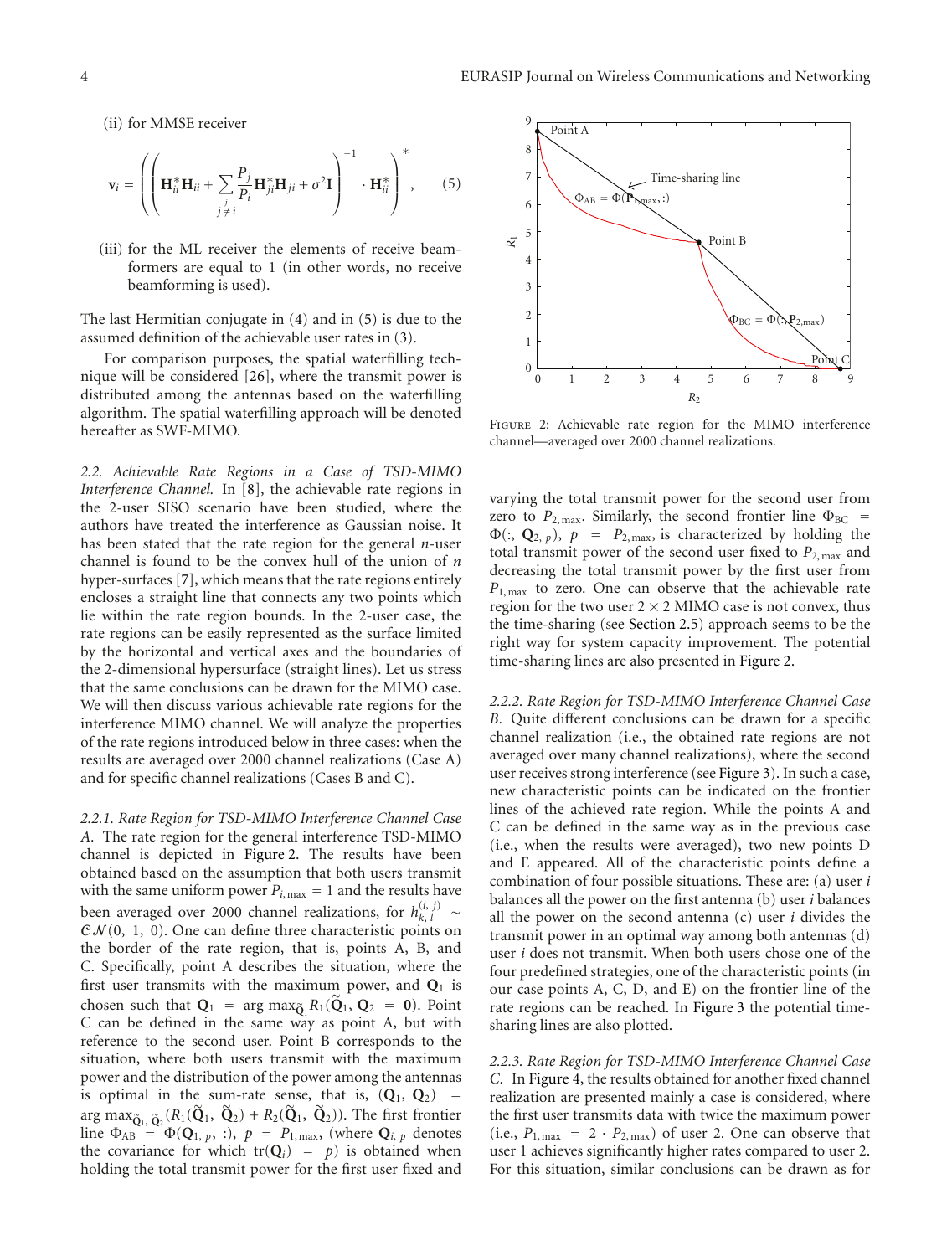

Figure 3: Achievable rate region for the MIMO interference channel—one particular channel realization (user two observes strong interference).



Figure 4: Achievable rate region for the MIMO interference channel—the transmit power of the first user is twice higher than the transmit power of the second user.

the situation depicted in Figure 3, that is, new characteristic points have occurred.

Let us put the attention on the additional dashed curves which are enclosed inside the rate region and usually start and finish in one of the characteristic points (depicted as small black-filled circles). These curves show the rate evolution achieved by both users when the users decide to choose one of the four predefined strategies. Let us define them explicitly: user *i* does not transmit any data (strategy  $\alpha_i^{(0)}$ ), puts all the transmit power to the antenna number 1 (strategy  $\alpha_i^{(1)}$ ) or 2 (strategy  $\alpha_i^{(2)}$ ), or distribute the total power equally between both antennas (strategy  $\alpha_i^{(3)}$ ). For example, the line with the plus marks denotes the following user behavior: starting from point  $A_1^*$ , when the first user transmits all the power on the first antenna and the second



Figure 5: Achievable rate region for the precoded MIMO interference channel.

user is silent, the second user increases the transmit power on the second antenna from zero to *P*2, max achieving point  $A_2^*$ ; user 2 transmits with fixed power on the second antenna, and the first user reduces the power from the  $P_{1,\text{max}}$  to zero reaching point *A*<sup>∗</sup> <sup>3</sup> . In other words, this line corresponds to the situation when user 1 chooses strategy  $\alpha^{(1)}$ , and the user 2 selects strategy  $\alpha^{(2)}$ . The other lines below the frontiers show what rate will be achieved by both users when they decide to play one of the predefined strategies all the time. Let us notice that choosing the strategy  $\alpha^{(0)}$  by one of the user results in moving over the vertical or horizontal border of the achievable rate region. However, such a case will not be discussed in this paper. It is worth mentioning that the frontier lines define the boundaries of the rate region that corresponds to choosing the best strategy in every particular situation by both users. In other words, the frontier line is more or less similar to the rate achieved by both users when every time both of them select the best strategy for the actual value of transmit power, what can be approximated as switching between the dashed lines in order to maximize the instantaneous throughput?

*2.3. Achievable Rate Regions for the Precoded MIMO Systems.* Similar analysis can be applied for the SVD-MIMO case. In such a situation, the BS can also select one of the four strategies defined in the previous subsection however, the precoder is computed in an (sub) optimal way by the means of SVD based on the information on the channel transfer function. The channel transfer functions **H***ij* that define the channel between user in the *i*th cell and the *j*th BS in a *j*th cell are assumed to be unknown by the neighboring BSs. An exemplary plot of the achievable rate region for 2000 channel realizations is presented in Figure 5. One can observe that the obtained rate region is concave, thus the time-sharing approach seems to provide better results. As in a TSD-MIMO case, the obtained results are characterized by a higher number of corner points (degrees of freedom) when compared to the Single-Input/Single-Output (SISO)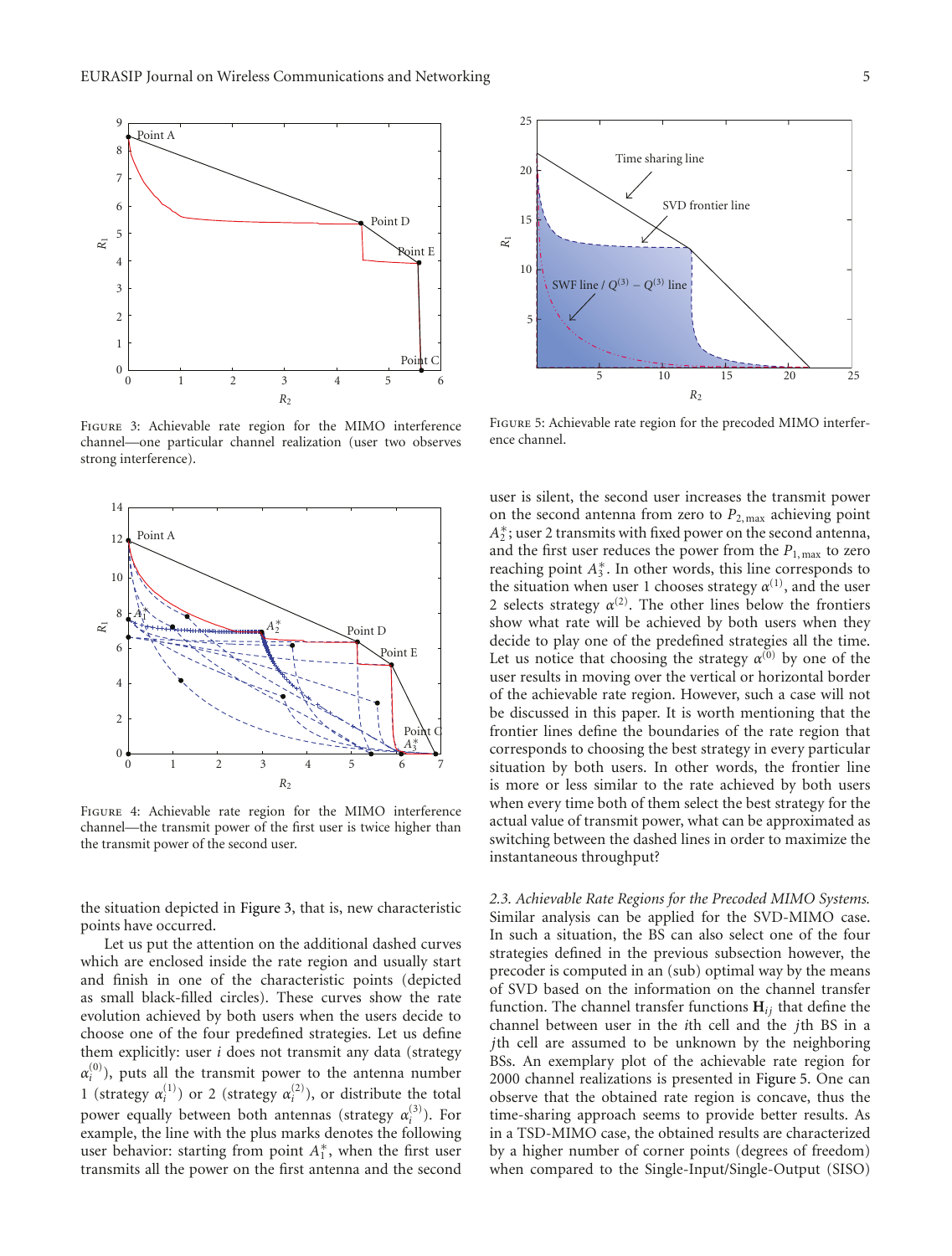transmission. The transmitter can select one of the corner points in order to optimize some predefined criteria (like minimization of interference between users). The spatial waterfilling line is also shown in this figure which matches the  $Q^{(3)} - Q^{(3)}$  line (i.e., the line when both users choose the third strategy with equally distributed power among transmit antennas every time and control the transmit power to maximize the capacity). Let us stress the difference between the SWF-line and the SVD frontier line. The former is obtained as follows: user 1 transmit with the maximum allowed power  $P_{\text{max}}$  using SWF technique and at the same time user 2 increases its power from 0 to P<sub>max</sub>. Next, the situation is reversed—the second user transmits with maximum allowed power and user 1 reduces the transmit power from *P*<sub>max</sub> to 0. In other words, the covariance matrix  $Q_x$  is simply the identity matrix multiplied by the actual transmit power. Contrary to this case, the SVD frontier line represents the maximum possible rates that can be achieved by both users for every possible realization of the covariance matrix  $Q_x$ , whose trace is less or equal to the maximum transmit power, and when precoding based on SVD of the channel transfer function has been applied. The frontier line defines the maximum theoretic rates that can be achieved by both users. One can observe that although both lines start and end at the same points of the achievable rate region, the influence of interference is significantly higher in the SWF approach.

*2.4. Achievable Rate Regions for the OFDM Systems.* The methodology proposed in the previous sections can be also applied in a case of OFDM transmission. In such a case, the interferences will be observed only in a situation, when the neighboring users transmit data on the same subcarrier. Two achievable rate regions for OFDM transmission are presented below that is, in Figure 6, the rate region averaged over 2000 different channel realizations is shown, and in Figure 7, the rate region achieved for one arbitrarily selected channel realization are presented (in particular, the channel between the first user and its BS was worse than the second user-channel attenuation was higher, and the maximum transmit power of the second user was twice higher than for the first one). In both figures, the time-sharing lines are plotted. Moreover, the curves that show the rate region boundaries when the users play one specific strategy all the time are shown (represented as the dashed lines in the figure).

The obtained results are similar to those achieved for the MIMO case. However, some significant differences can be found, like the difference in the achievable rates in general the maximum achievable rates are lower in a OFDM case comparing to the MIMO scenario.

*2.5. Crystallized Rate Regions and Time-Sharing Coefficients for the MIMO Transmission.* The idea of the crystallized rate regions has been introduced in [8] and can be understood as an approximation of the achievable rate regions by the convex time-sharing hull, where the potential curves between characteristic points (e.g., A, B, and C in Figure 2) are replaced by the straight lines connecting these points.



Figure 6: Achievable rate region for the OFDM interference channel—results averaged over 2000 channel realizations.



Figure 7: Achievable rate region for the OFDM interference channel—one particular channel realization, maximum transmit power of the first user is two times higher than the maximum transmit power of the second user.

One can observe from the results shown in Figure 4 that for the MIMO case, the crystallized rate region for the 2-user scenario has much more characteristic points (i.e., the points where both users transmit with the maximum power for selected strategy) than in the SISO case (see [8] for comparison). In order to create the convex hull, only such points can be selected, which lie on the frontier line. Moreover, the selection of all characteristic points that lie on border line could be nonoptimal, thus only a subset of these points should be chosen for the time-sharing approach (compare Figures 3 and 4).

Let us denote each point in the rate region as  $\Phi(\mathbf{Q}_1, p_1)$ , **Q**<sub>2, *p*<sub>2</sub></sub>), that is, tr(**Q**<sub>1, *p*<sub>1</sub></sub>) = *p*<sub>1</sub>, 0  $\leq$  *p*<sub>1</sub>  $\leq$  *P*<sub>1, max</sub> and  $tr(Q_{2, p_{2}}) = p_{2}, 0 \le p_{2} \le P_{2, max}$ . Point A in Figure 2 can be defined as  $\Phi(\mathbf{P}_{1,\text{max}}, 0)$ ; that is, user one transmits with the maximum total power and the second user is silent; point C, as  $\Phi(0, P_{2, \text{max}})$ ; that is, the first user does not transmit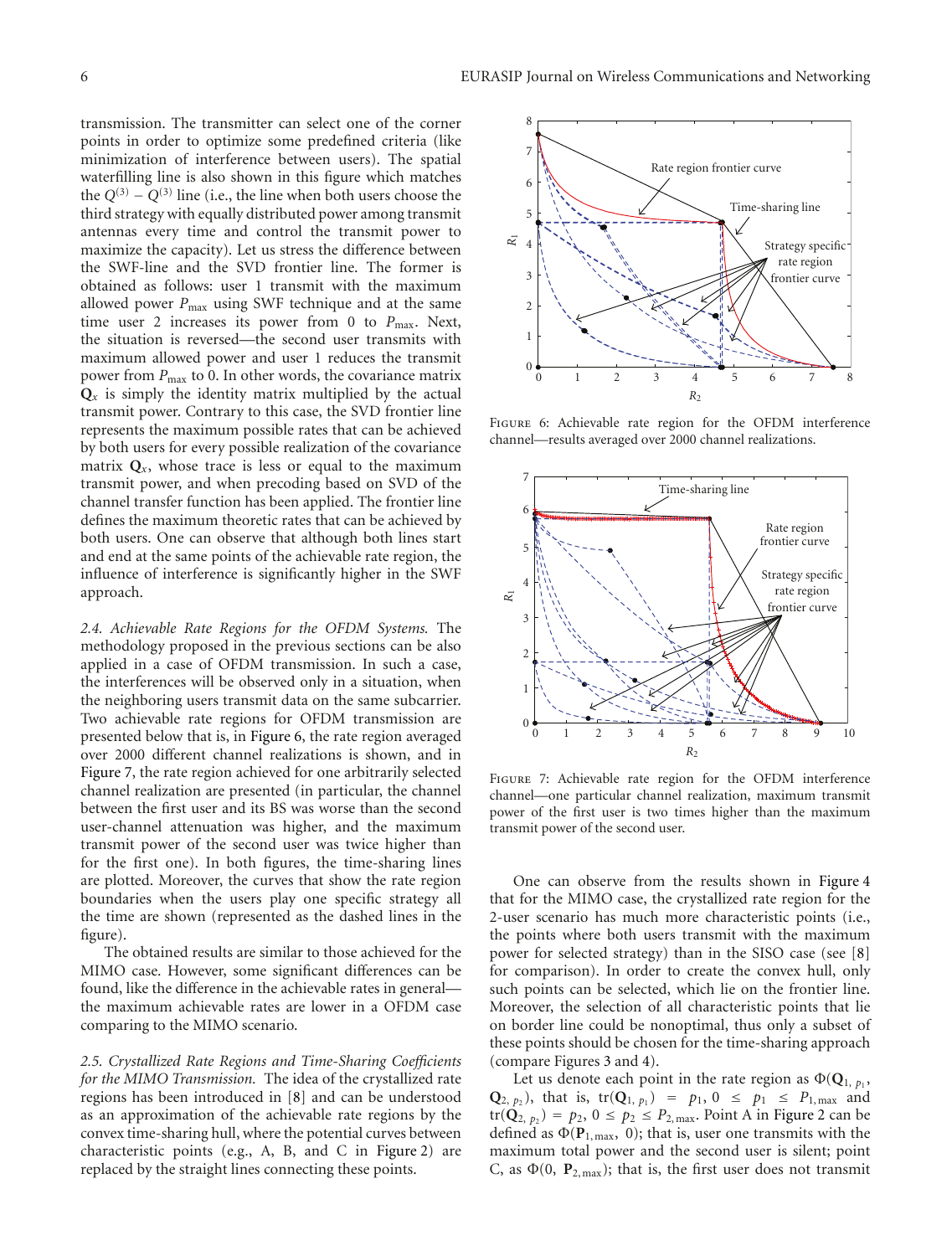any data and the second user transmits with the maximum total power; point B is defined as  $\Phi(\mathbf{P}_{1,\text{max}}, \mathbf{P}_{2,\text{max}})$ ; that is, both users transmit with the maximum total power. One can observe that these points are corner (characteristic) points of the achievable rate region. In the 2-user  $2 \times 2$  TSD-MIMO channel, there exist 15 points, which refer to any particular combination of the possible strategies. In general, for the *n*user  $N_t \times N_r$  MIMO case, there exist  $(N_t + 2)^n - 1$  points; that is, the *i*th user can put all power to one antenna  $(N_t$  possibilities), divide the power equally among the antennas (one possibility), or be silent (one possibility). We do not take into account the case when all users are silent. In a SISO case,  $N_t = 1$  and the number of strategies is limited to two (i.e., the division of the power equally among all antennas denotes that all the power is transmitted through the antenna).

Following the approach proposed in [8], we state that instead of power control problem in finding the metrics **P***i*, the problem becomes finding the appropriate time-sharing coefficients of the  $(N_t + 2)^n - 1$  corner points. For the 2-user  $2 \times 2$  TSD-MIMO case, we will obtain 15 points, that is, **Θ** =  $[\theta_{k, l}]$  for  $0 \le k, l \le 3$ , which fulfill  $\sum_{k, l} \theta_{k, l} = 1$ . In our case, the time-sharing coefficients relate to the specific corner points; that is, the coefficient  $\theta_{k, l}$  defines the point, where user 1 choose the strategy  $\alpha_1^{(k)}$  and user 2 selects the strategy  $\alpha_2^{(l)}$ . Consequently, (2) can be rewritten as in (6), where  $\mathbf{Q}_i^{(k)}$  denotes the *i*th user covariance matrix while choosing the strategy  $\alpha_i^{(k)}$ . Let us stress that any solution point on the crystallized rate border line (frontier) will lie somewhere on the straight lines connecting any of the neighboring characteristic points.

$$
R_1(\mathbf{\Theta}) = \sum_{k, l} \theta_{k, l} \cdot \log_2 \left( \det \left( \mathbf{I} + \mathbf{H}_{11} \mathbf{Q}_1^{(k)} \mathbf{H}_{11}^* \right) \right. \\ \left. \left. \cdot \left( \sigma^2 \mathbf{I} + \mathbf{H}_{21} \mathbf{Q}_2^{(l)} \mathbf{H}_{21}^* \right)^{-1} \right) \right),
$$
\n
$$
R_2(\mathbf{\Theta}) = \sum_{k, l} \theta_{k, l} \cdot \log_2 \left( \det \left( \mathbf{I} + \mathbf{H}_{22} \mathbf{Q}_2^{(l)} \mathbf{H}_{22}^* \right) \right. \\ \left. \left. \cdot \left( \sigma^2 \mathbf{I} + \mathbf{H}_{12} \mathbf{Q}_1^{(k)} \mathbf{H}_{12}^* \right)^{-1} \right) \right). \tag{6}
$$

Similar conclusions can be drawn for the precoded MIMO systems, where (6), that defines the achievable rate in a time-sharing approach, has to be rewritten in order to include the transmit and receive beamformers set (see (7))

$$
R_{1}(\mathbf{\Theta})
$$
\n
$$
= \sum_{k, l} \theta_{k, l} \cdot \log_{2} \Big( \det \Big( \mathbf{I} + \mathbf{u}_{1}^{*} \mathbf{H}_{11} \mathbf{v}_{1} \mathbf{Q}_{1}^{(k)} \mathbf{v}_{1}^{*} \mathbf{H}_{11}^{*} \mathbf{u}_{1} + \int_{k, l}^{l} (\sigma^{2} \mathbf{u}_{1}^{*} \mathbf{u}_{1} + \mathbf{u}_{1}^{*} \mathbf{H}_{21} \mathbf{v}_{2} \mathbf{Q}_{2}^{(l)} \mathbf{v}_{2}^{*} \mathbf{H}_{21}^{*} \mathbf{u}_{1})^{-1} \Big) \Big)
$$
\n
$$
R_{2}(\mathbf{\Theta})
$$
\n
$$
= \sum_{k, l} \theta_{k, l} \cdot \log_{2} \Big( \det \Big( \mathbf{I} + \mathbf{u}_{2}^{*} \mathbf{H}_{22} \mathbf{v}_{2} \mathbf{Q}_{2}^{(l)} \mathbf{v}_{2}^{*} \mathbf{H}_{22}^{*} \mathbf{u}_{2} + \int_{l}^{l} (\sigma^{2} \mathbf{u}_{2}^{*} \mathbf{u}_{2} + \mathbf{u}_{2}^{*} \mathbf{H}_{12} \mathbf{v}_{1} \mathbf{Q}_{1}^{(k)} \mathbf{v}_{1}^{*} \mathbf{H}_{12}^{*} \mathbf{u}_{2})^{-1} \Big) \Big).
$$
\n
$$
(7)
$$

# **3. Correlated Equilibrium for Crystallized Interference MIMO Channel**

In general, each user plays one of  $N_s = N_c + 2$  strategies  $\alpha^{(k)}$ ,  $1 \leq k \leq N_c$ , where  $N_c$  is the number of antennas in case of TSD-MIMO and SVD-MIMO ( $N_c = N_t$ ) whereas for ZF/MMSE/ML-MIMO  $N_c$  denotes the codebook size ( $N_c$  = *N*). As a result of playing one of the strategies, the *i*th user will receive payoff, denoted hereafter  $U_i(\alpha_i^{(k)})$ . The aim of each user is to maximize its payoff with or without cooperation with the other users. Such a game leads to the well-known Nash equilibrium strategy  $\alpha_i^*$  [27], such that

$$
U_i(\alpha_i^*, \ \boldsymbol{\alpha}_{-i}) \geq U_i(\alpha_i, \ \boldsymbol{\alpha}_{-i}), \qquad \forall \, i \in S, \tag{8}
$$

where  $\alpha_i$  represents the possible strategy of the *i*th user whereas *<sup>α</sup>*−*<sup>i</sup>* defines the set of strategies chosen by the other users, that is,  $\alpha_{-i} = {\alpha_j}$ ,  $j \neq i$ , and *S* is the users set of the cardinality *n*. The idea behind the Nash equilibrium is to find the point of the achievable rate region (which is related to the selection of one of the available strategies), from which any user cannot increase its utility (increase the total payoff) without reducing other users' payoffs.

Moreover, in this context, the correlated equilibrium used in [8] instead of the Nash equilibrium is defined as  $\alpha_i^*$ such that

$$
\sum_{\alpha_{-i}\in\Omega_{-i}} p(\alpha_i^*, \ \alpha_{-i}) [U_i(\alpha_i^*, \ \alpha_{-i}) - U_i(\alpha_i, \ \alpha_{-i})]
$$
\n
$$
\geq 0, \quad \forall \alpha_i, \alpha_i^* \in \Omega_i, \ \forall i \in S,
$$
\n(9)

where  $p(\alpha_i^*, \alpha_{-i})$  is the probability of playing strategy  $\alpha_i^*$ in a case when other users select their own strategies  $\alpha_i$ ,  $j \neq i$ .  $\Omega_i$  and  $\Omega_{-i}$  denote the strategy space of user *i* and all the users other than *i*, respectively. The probability distribution *p* is a joint point mass function of the different combinations of users strategies. As in [8], the inequality in correlated equilibrium definition means that when the recommendation to user *i* is to choose action  $\alpha_i^*$ , then choosing any other action instead of  $\alpha_i^*$  cannot result in higher expected payoff for this user. Note that the cardinality of the Ω<sub>−*i*</sub> is  $(N<sub>c</sub> + 2)^{(n-1)}$ .

Let us stress out that the time-sharing coefficients  $\theta_{k, l}$ are the  $(N_c + 2)^{(n-1)}$  point masses that we want to compute. In such a case, the one-to-one mapping function between any time-sharing coefficient  $\theta_{k}$ , *l* and the corresponding point mass function  $p(\alpha_i^{(k)}, \alpha_j^{(l)})$  of the point  $\Phi(\alpha_i^{(k)}, \alpha_j^{(l)})$  can be defined as follows:

$$
\theta_{k, l} = p\left(\alpha_i^{(k)}, \alpha_j^{(l)}\right),\tag{10}
$$

where  $p(\alpha_i^{(k)}, \alpha_j^{(l)})$  is the probability of user *i* playing the *k*th strategy and user *j* playing the *l*th strategy.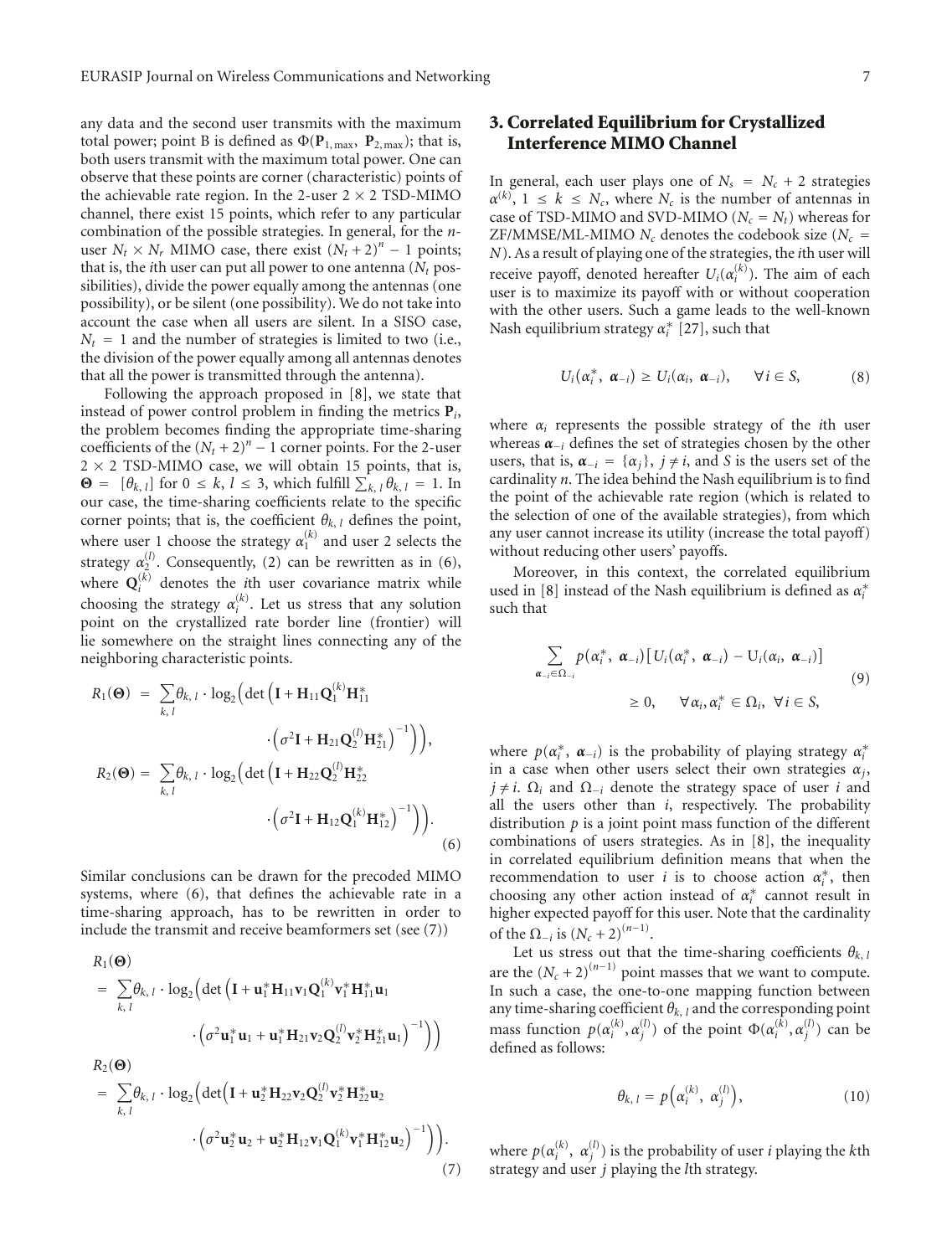*3.1. The Linear Programming (LP) Solution.* Let us formulate the LP problem of finding the optimal time-sharing coefficients  $\theta_{k}$ , *l*. Following [28, 29] and for the sake of simplicity, we limit the problem to the sum-rate maximization (the weighted sum) as presented below:

$$
\arg \max_{p} \sum_{i \in S} E_p(U_i)
$$
\n
$$
\text{s.t.} \sum_{\alpha_{-i} \in \Omega_{-i}} p(\alpha_i^*, \alpha_{-i}) \left[ U_{\alpha_i^*, \alpha_{-i}}^{(i)} - U_{\alpha_i, \alpha_{-i}}^{(i)} \right] \geq 0,
$$
\n
$$
\forall \alpha_i, \alpha_i^* \in \Omega_i, \ \forall i \in S
$$
\n
$$
\sum_{\substack{\alpha_i^* \in \Omega_i, \\ \alpha_{-i} \in \Omega_{-i}}} p(\alpha_i^*, \alpha_{-i}) = 1 \forall i \ 0 \leq p(\alpha_i^*, \alpha_{-i}) \leq 1,
$$
\n
$$
(11)
$$

where 
$$
E_p(\cdot)
$$
 denotes the expectation over the set of all  
probabilities. We can limit ourselves into 2-users 2-BSs  
scenario with *N* strategies. In such a case, the LP problem  
can be presented as follows:

$$
\max_{p_{i,j}} \sum_{k=1}^{N} \sum_{l=1}^{N} \left( U_{k,l}^{(1)} + U_{k,l}^{(2)} \right) p_{k,l}, \tag{12}
$$

where  $U_{k, l}^{(i)}$  is the utility for player *i* when the joint action pair is  $\{\alpha_i^{(k)}, \alpha_{-i}^{(l)}\}$  and  $p_{k, l} = p(\alpha_i^{(k)}, \alpha_{-i}^{(l)})$  is the corresponding joint probability for that action pair. The first correlated equilibrium constraint can be presented in matrix form with the following inequality:

|       |                                   |                                                |                                        |                                                                                                                                                                                                                                                                                                                                              | $A \cdot P \geqslant 0$                                                                                                    |                                                                                                                                                                                                                                                                                                                                                                                                                                                             |                        |                                                                                                                    |                  |  |
|-------|-----------------------------------|------------------------------------------------|----------------------------------------|----------------------------------------------------------------------------------------------------------------------------------------------------------------------------------------------------------------------------------------------------------------------------------------------------------------------------------------------|----------------------------------------------------------------------------------------------------------------------------|-------------------------------------------------------------------------------------------------------------------------------------------------------------------------------------------------------------------------------------------------------------------------------------------------------------------------------------------------------------------------------------------------------------------------------------------------------------|------------------------|--------------------------------------------------------------------------------------------------------------------|------------------|--|
|       |                                   |                                                |                                        | $U_{1, 1}^{(1)} - U_{2, 1}^{(1)}$ $U_{1, 2}^{(1)} - U_{2, 2}^{(1)}$ $\cdots$ $U_{1, N_s}^{(1)} - U_{2, N_s}^{(1)}$                                                                                                                                                                                                                           | $0$ 0                                                                                                                      |                                                                                                                                                                                                                                                                                                                                                                                                                                                             |                        | $\mathbf{0}$                                                                                                       | $\mathbf{0}$     |  |
|       |                                   |                                                |                                        | $U_{1, 1}^{(1)} - U_{3, 1}^{(1)}$ $U_{1, 2}^{(1)} - U_{3, 2}^{(1)}$ $\cdots$ $U_{1, N_s}^{(1)} - U_{3, N_s}^{(1)}$                                                                                                                                                                                                                           | $0$ 0                                                                                                                      |                                                                                                                                                                                                                                                                                                                                                                                                                                                             | <b>Address Control</b> | $\boldsymbol{0}$                                                                                                   | $\boldsymbol{0}$ |  |
|       |                                   |                                                |                                        | $\vdots$ $\vdots$ $\vdots$ $\vdots$ $\vdots$ $\vdots$ $\vdots$ $\vdots$ $\vdots$ $\vdots$ $\vdots$ $\vdots$ $\vdots$ $\vdots$ $\vdots$ $\vdots$ $\vdots$ $\vdots$ $\vdots$ $\vdots$ $\vdots$ $\vdots$ $\vdots$ $\vdots$ $\vdots$ $\vdots$ $\vdots$ $\vdots$ $\vdots$ $\vdots$ $\vdots$ $\vdots$ $\vdots$ $\vdots$ $\vdots$ $\vdots$ $\vdots$ |                                                                                                                            | $\overline{0}$                                                                                                                                                                                                                                                                                                                                                                                                                                              | <b>Contractor</b>      | $\mathbf{0}$                                                                                                       | $\mathbf{0}$     |  |
|       |                                   |                                                |                                        | $U_{1,\;1}^{(1)}-U_{N_s,\;1}^{(1)}\quad U_{1,\;2}^{(1)}-U_{N_s,\;2}^{(1)}\quad \cdots\quad U_{1,\;N_s}^{(1)}-U_{N_s,\;N_s}^{(1)} \qquad \qquad 0$                                                                                                                                                                                            |                                                                                                                            | $\overline{0}$                                                                                                                                                                                                                                                                                                                                                                                                                                              |                        | $\boldsymbol{0}$                                                                                                   | $\overline{0}$   |  |
|       | $\overline{0}$                    | $\overline{0}$                                 |                                        | $\boldsymbol{0}$                                                                                                                                                                                                                                                                                                                             |                                                                                                                            |                                                                                                                                                                                                                                                                                                                                                                                                                                                             |                        | $U_{2, 1}^{(1)} - U_{1, 1}^{(1)}$ $U_{2, 2}^{(1)} - U_{1, 2}^{(1)}$ $\cdots$ $U_{2, N_s}^{(1)} - U_{1, N_s}^{(1)}$ | $\mathbf{0}$     |  |
|       | $\theta$                          | $\overline{0}$                                 | <b>Contractor</b>                      | $\overline{0}$                                                                                                                                                                                                                                                                                                                               |                                                                                                                            |                                                                                                                                                                                                                                                                                                                                                                                                                                                             |                        | $U_{2, 1}^{(1)} - U_{3, 1}^{(1)}$ $U_{2, 2}^{(1)} - U_{3, 2}^{(1)}$ $\cdots$ $U_{2, N_s}^{(1)} - U_{3, N_s}^{(1)}$ | $\overline{0}$   |  |
|       | $\overline{0}$                    | $\overline{0}$                                 |                                        | $\cdots$ 0                                                                                                                                                                                                                                                                                                                                   |                                                                                                                            | $\mathcal{L}(\mathcal{L}(\mathcal{L}(\mathcal{L}(\mathcal{L}(\mathcal{L}(\mathcal{L}(\mathcal{L}(\mathcal{L}(\mathcal{L}(\mathcal{L}(\mathcal{L}(\mathcal{L}(\mathcal{L}(\mathcal{L}(\mathcal{L}(\mathcal{L}(\mathcal{L}(\mathcal{L}(\mathcal{L}(\mathcal{L}(\mathcal{L}(\mathcal{L}(\mathcal{L}(\mathcal{L}(\mathcal{L}(\mathcal{L}(\mathcal{L}(\mathcal{L}(\mathcal{L}(\mathcal{L}(\mathcal{L}(\mathcal{L}(\mathcal{L}(\mathcal{L}(\mathcal{L}(\mathcal{$ |                        |                                                                                                                    | $\overline{0}$   |  |
|       | $\Omega$                          | $\overline{0}$                                 | $\mathcal{L}(\mathcal{A},\mathcal{A})$ |                                                                                                                                                                                                                                                                                                                                              |                                                                                                                            |                                                                                                                                                                                                                                                                                                                                                                                                                                                             |                        | 0 $U_{2,1}^{(1)} - U_{N_1,1}^{(1)} U_{2,2}^{(1)} - U_{N_2,2}^{(1)} \cdots U_{2,N_s}^{(1)} - U_{N_s,N_s}^{(1)}$     | $\overline{0}$   |  |
| $A =$ |                                   |                                                |                                        |                                                                                                                                                                                                                                                                                                                                              |                                                                                                                            |                                                                                                                                                                                                                                                                                                                                                                                                                                                             |                        |                                                                                                                    |                  |  |
|       | $U_{1, 1}^{(2)} - U_{2, 1}^{(2)}$ |                                                |                                        | $\begin{array}{ccccccccc} 0 & \cdots & 0 & U^{(2)}_{1,\,2} - U^{(2)}_{2,\,2} & 0 & \cdots & U^{(2)}_{1,\,N_s} - U^{(2)}_{2,\,N_s} \end{array}$                                                                                                                                                                                               |                                                                                                                            |                                                                                                                                                                                                                                                                                                                                                                                                                                                             |                        |                                                                                                                    | $\boldsymbol{0}$ |  |
|       |                                   | $U_{1, 1}^{(2)} - U_{3, 1}^{(2)}$ 0 $\cdots$ 0 |                                        |                                                                                                                                                                                                                                                                                                                                              |                                                                                                                            |                                                                                                                                                                                                                                                                                                                                                                                                                                                             |                        | $U_{1,\ 2}^{(2)}-U_{3,\ 2}^{(2)} \qquad \qquad 0 \qquad \qquad \cdots \quad U_{1,\ N_s}^{(2)}-U_{3,\ N_s}^{(2)}$   | $\overline{0}$   |  |
|       |                                   | $\theta$                                       |                                        | $\overline{0}$                                                                                                                                                                                                                                                                                                                               | $\mathcal{L}^{\mathcal{L}}(\mathcal{L}^{\mathcal{L}})$ . The set of $\mathcal{L}^{\mathcal{L}}(\mathcal{L}^{\mathcal{L}})$ | $\overline{0}$                                                                                                                                                                                                                                                                                                                                                                                                                                              |                        | $\mathcal{L}(\mathcal{L})$ and $\mathcal{L}(\mathcal{L})$ . The set of $\mathcal{L}(\mathcal{L})$                  | $\overline{0}$   |  |
|       |                                   |                                                |                                        | $U_{1, 1}^{(2)} - U_{N_s, 1}^{(2)}$ 0  0 $U_{1, 2}^{(2)} - U_{N_s, 2}^{(2)}$ 0 $U_{1, N_s}^{(2)} - U_{N_s, N_s}^{(2)}$ 0                                                                                                                                                                                                                     |                                                                                                                            |                                                                                                                                                                                                                                                                                                                                                                                                                                                             |                        |                                                                                                                    |                  |  |
|       | $\overline{0}$                    | $U_{2,\;1}^{(2)}-U_{1,\;1}^{(2)}\quad \, 0$    |                                        | $\sim 10^{11}$ m $^{-1}$ and $\sim 10^{11}$                                                                                                                                                                                                                                                                                                  |                                                                                                                            |                                                                                                                                                                                                                                                                                                                                                                                                                                                             |                        | 0 $U_{2, 2}^{(2)} - U_{1, 2}^{(2)} = 0$ $\cdots$ $U_{2, N_s}^{(2)} - U_{1, N_s}^{(2)} \cdots$                      |                  |  |
|       |                                   | 0 $U_{2, 1}^{(2)} - U_{3, 1}^{(2)} = 0$        |                                        | $\sim 100$ km s $^{-1}$                                                                                                                                                                                                                                                                                                                      |                                                                                                                            |                                                                                                                                                                                                                                                                                                                                                                                                                                                             |                        | 0 $U_{2,2}^{(2)} - U_{3,2}^{(2)} = 0$ $\cdots$ $U_{2,N_s}^{(2)} - U_{3,N_s}^{(2)}$ $\cdots$                        |                  |  |
|       | $\overline{0}$                    | $\vdots$ 0                                     |                                        |                                                                                                                                                                                                                                                                                                                                              |                                                                                                                            | $\begin{array}{ccc} & 0 & \cdots & \vdots \end{array}$                                                                                                                                                                                                                                                                                                                                                                                                      |                        | $\begin{array}{ccc}\n0 & & \cdots & \cdots\n\end{array}$                                                           |                  |  |
|       |                                   | 0 $U_{2,1}^{(2)} - U_{N_0,1}^{(2)} = 0$        |                                        |                                                                                                                                                                                                                                                                                                                                              |                                                                                                                            |                                                                                                                                                                                                                                                                                                                                                                                                                                                             |                        | 0 $U_{2, 2}^{(2)} - U_{N_3, 2}^{(2)} = 0$ $\cdots$ $U_{2, N_s}^{(2)} - U_{N_s, N_s}^{(2)} \cdots$                  |                  |  |
|       |                                   |                                                |                                        |                                                                                                                                                                                                                                                                                                                                              |                                                                                                                            |                                                                                                                                                                                                                                                                                                                                                                                                                                                             |                        |                                                                                                                    |                  |  |

 ${\bf P}^T = (p_{1,1} \ p_{1,2} \cdots p_{1,N_s} p_{2,1} p_{2,2} \cdots p_{2,N_s} p_{3,1} \cdots p_{N_s-1,N_s} p_{N_s,1} \cdots p_{N_s,N_s-1} p_{N_s,N_s}).$ (13)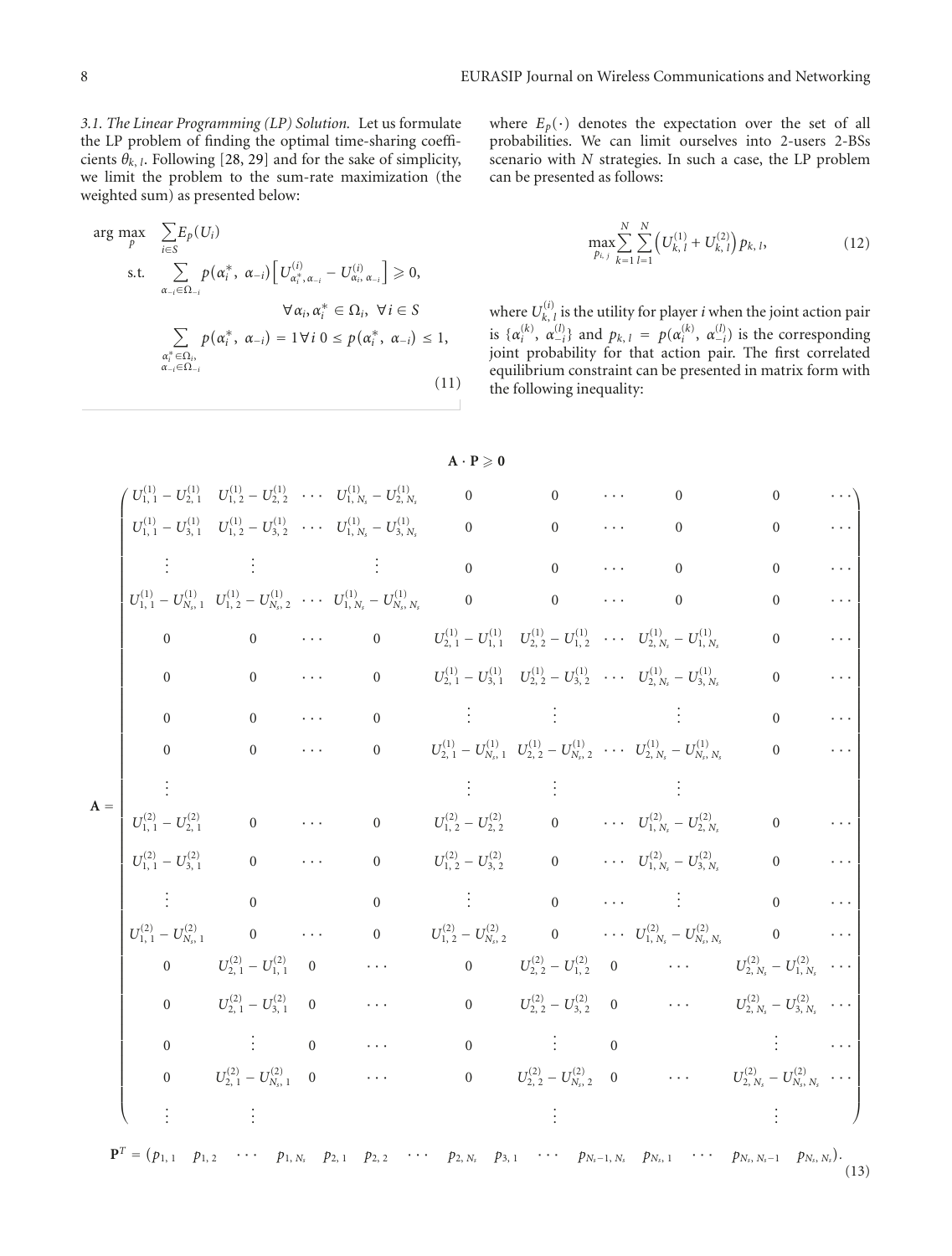Then, the augmented form of a LP problem can be formulated as

$$
\begin{pmatrix}\n1 & 0 & -c_{1\times N_{s}^{2}}^{T} & 0_{1\times 2N_{s}^{2}-2N_{s}} & 0_{1\times N_{s}^{2}} \\
0 & 1 & -1_{1\times N_{s}^{2}} & 0_{1\times 2N_{s}^{2}-2N_{s}} & 0_{1\times N_{s}^{2}} \\
0_{2N_{s}^{2}-2N_{s}\times 1} & 0_{2N_{s}^{2}-2N_{s}\times 1} & A_{2N_{s}^{2}-2N_{s}\times N_{s}^{2}} & I_{2N_{s}^{2}-2N_{s}\times 2N_{s}^{2}-2N_{s}} & 0_{2N_{s}^{2}-2N_{s}\times N_{s}^{2}}\n\end{pmatrix}\n\begin{pmatrix}\nZ \\
1 \\
P_{N_{s}^{2}\times 1} \\
x_{2N_{s}^{2}-2N_{s}\times 1} \\
x_{2N_{s}^{2}-2N_{s}\times 1} \\
x_{N_{s}^{2}\times 1} \\
x_{N_{s}^{2}\times 1}\n\end{pmatrix} = (0),
$$
\n(14)

where  $\mathbf{x}^{(s_1)}$  and  $\mathbf{x}^{(s_2)}$  are vectors corresponding to the slack variables.

Let us denote a  $N_s^2 - 1$  simplex of  $\mathbb{R}^{N_s^2}$  as  $\Delta^{N_s^2 - 1} = \{ (p_{1, 1}, p_{2, 1}, \ldots, p_{N_s^2 - 1} \}$  $\ldots$ ,  $p_{N_s, N_s}$ )  $\in \mathbb{R}_+^{N_s^2}$  |  $p_{1, 1} + \cdots + p_{N_s, N_s} = 1$ }. Assuming  $N_c$  =  $N_t$  transmit-receive antennas or equivalently  $N_c = N_t$ codewords in the codebook, the solution of the LP problem formulated above is one of the vertexes of the polyhedron (i.e.,  $((N_c + 2)^n)$ -hedron), where the number of vertexes is equal to  $(N_c + 2)^n - 1$  and each vertex is  $\Delta^{N_s^2 - 1}$ .

Several of the vertexes correspond to the Nash Equilibrium (NE), specifically the ones that are the solution if  $U_{k, l}^{(1)} + U_{k, l}^{(2)}$ ,  $l \neq k$  is the largest among all  $U_{k, l}^{(1)} + U_{k, l}^{(2)}$ . However, it may be more beneficial when all players cooperate; that is, for  $U_{k, l}^{(1)} + U_{k, l}^{(2)}$ ,  $l = k$ , especially in case of severe interference between the players, thus the correlated equilibrium may be the optimal strategy.

A well-known Simplex algorithm [13] can be applied to solve the formulated problem, but the number of necessary operations is extremely high, especially when the number of available strategies increases. Moreover, extensive signaling might be necessary to provide all the required information to solve the presented problem. Thus, a distributed and iterative learning solution is more suitable to find the optimal time sharing coefficients.

#### **4. Mechanism Design and Learning Algorithm**

The rate optimization over the interference channel requires two major issues to be coped with: first, ensure the system convergence to the desired point, that can be achieved using an auction utility function; second, a distributed solution is necessary to achieve the equilibrium, such as the proposed regret-matching algorithm.

*4.1. Mechanism Designed Utility.* To resolve any conflicts between users, the Vickrey-Clarke-Groves (VCG) auction mechanism design is employed, which aims to maximize the utility *Ui*, for all *i*, defined as

$$
U_i \stackrel{\Delta}{=} R_i - \zeta_i,\tag{15}
$$

where  $R_i$  is the rate of user *i*, and the cost  $\zeta_i$  is evaluated as

$$
\zeta_i(\alpha) = \sum_{j \neq i} R_j(\alpha_{-i}) - \sum_{j \neq i} R_j(\alpha_i). \tag{16}
$$

Hence, for the considered scenario with two users the payment costs for user 1 can be defined as

$$
\zeta_{1}\left(\alpha_{1} \widehat{=} \mathbf{Q}_{1}^{(k)}, \alpha_{2} \widehat{=} \mathbf{Q}_{2}^{(l)}\right) \n= R_{2}\left(\alpha_{1} \widehat{=} \mathbf{Q}_{1}^{(0)}, \alpha_{2} \widehat{=} \mathbf{Q}_{2}^{(l)}\right) - R_{2}\left(\alpha_{1} \widehat{=} \mathbf{Q}_{1}^{(k)}, \alpha_{2} \widehat{=} \mathbf{Q}_{2}^{(l)}\right) \n= \log_{2}\left(\det\left(\mathbf{I} + \left(\mathbf{H}_{22}\mathbf{Q}_{2}^{(l)}\mathbf{H}_{22}^{*}\right) \cdot \sigma^{-2}\right)\right) \n- \log_{2}\left(\det\left(\mathbf{I} + \mathbf{H}_{22}\mathbf{Q}_{2}^{(l)}\mathbf{H}_{22}^{*} \cdot \left(\sigma^{2}\mathbf{I} + \mathbf{H}_{12}\mathbf{Q}_{1}^{(k)}\mathbf{H}_{12}\right)^{-1}\right)\right),
$$
\n(17)

where  $\mathbf{Q}_1^{(k)}$  and  $\mathbf{Q}_2^{(l)}$  are the covariance matrices corresponding to the strategies  $\alpha_1^{(k)}$  and  $\alpha_2^{(l)}$  selected by user 1 and user 2, respectively, what is denoted  $\alpha_i$  =  $\mathbf{Q}_i^{(k)}$ . The payment cost  $\zeta_2$  follows by symmetry. Thus, the VCG utilities can be calculated using

$$
\{U_1, U_2\} = \left\{U_1'\left(\mathbf{Q}_1^{(k)}, \mathbf{Q}_2^{(l)}\right), U_2'\left(\mathbf{Q}_1^{(k)}, \mathbf{Q}_2^{(l)}\right)\right\},\tag{18}
$$

where  $U_1'(\mathbf{Q}_1^{(k)}, \mathbf{Q}_2^{(l)})$  and  $U_2'(\mathbf{Q}_1^{(k)}, \mathbf{Q}_2^{(l)})$  for the considered cases are defined as in (19), (22), and (24), respectively.

*4.2. The TSD-MIMO Case.* In the investigated TSD-MIMO scenario, no transmit and receive beamforming is applied, and the considered strategies represent the transmit antenna selection mechanism. Hence, the VCG utilities can be calculated as in (19). The first part of both equations presents the achievable rate (payoff) of the *i*th user if no auction theory is applied (no cost is paid by the user for starting playing). On the other hand, last two parts express the price *ζi* (defined as 18) to be paid by the *i*th user for playing the chosen strategy

$$
U'_{1}\left(\mathbf{Q}_{1}^{(k)}, \mathbf{Q}_{2}^{(l)}\right)
$$
  
=  $\log_{2}\left(\det\left(\mathbf{I} + \mathbf{H}_{11}\mathbf{Q}_{1}^{(k)}\mathbf{H}_{11}^{*} \cdot \left(\sigma^{2}\mathbf{I} + \mathbf{H}_{21}\mathbf{Q}_{2}^{(l)}\mathbf{H}_{21}\right)^{-1}\right)\right)$   
-  $\log_{2}\left(\det\left(\mathbf{I} + \mathbf{H}_{22}\mathbf{Q}_{2}^{(l)}\mathbf{H}_{22}^{*}\sigma^{-2}\right)\right)$   
+  $\log_{2}\left(\det\left(\mathbf{I} + \mathbf{H}_{22}\mathbf{Q}_{2}^{(l)}\mathbf{H}_{22}^{*} \cdot \left(\sigma^{2}\mathbf{I} + \mathbf{H}_{12}\mathbf{Q}_{1}^{(k)}\mathbf{H}_{12}\right)^{-1}\right)\right),$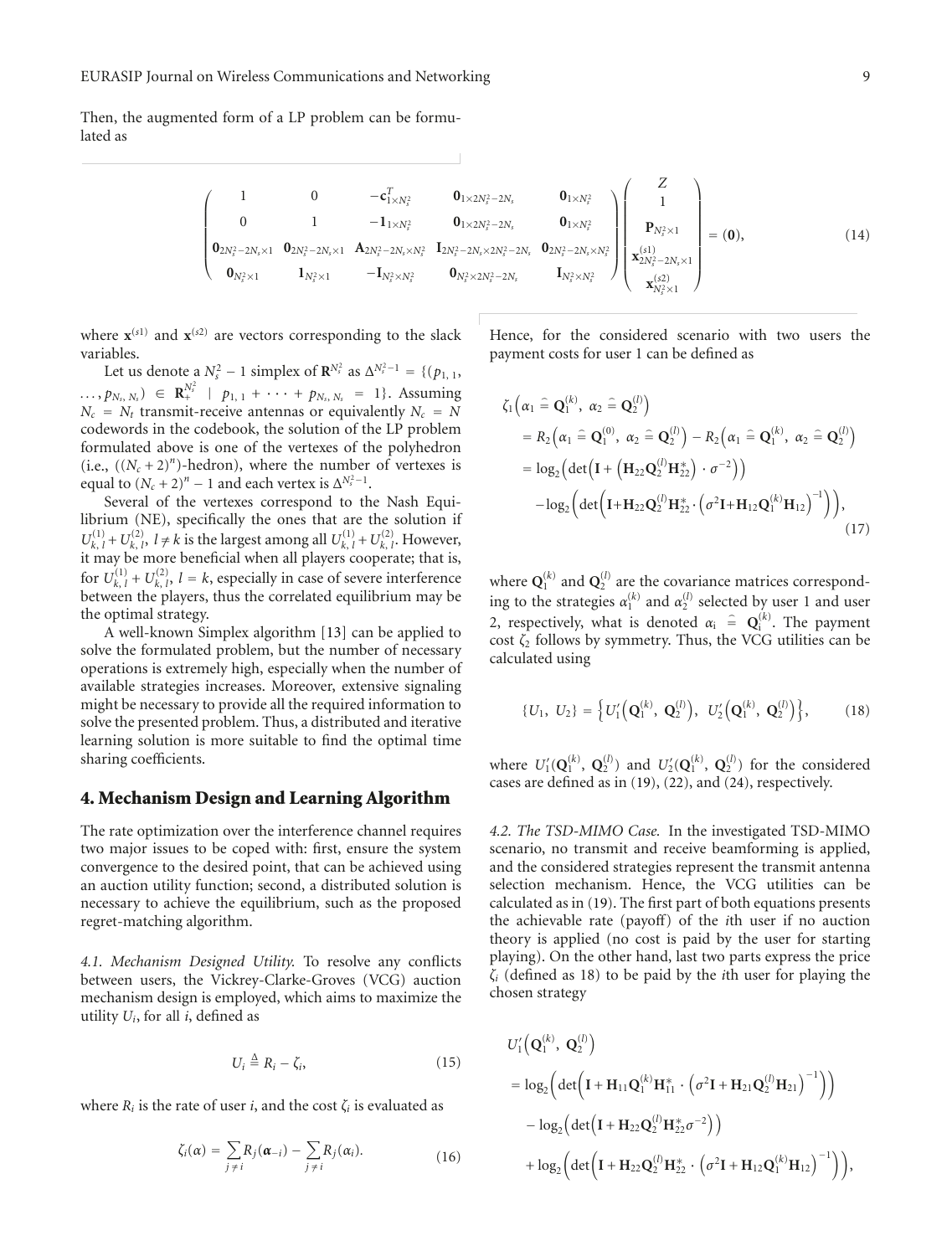$$
U'_{2}(\mathbf{Q}_{1}^{(k)}, \mathbf{Q}_{2}^{(l)})
$$
  
=  $\log_{2} \left( \det \left( \mathbf{I} + \mathbf{H}_{22} \mathbf{Q}_{2}^{(l)} \mathbf{H}_{22}^{*} \cdot \left( \sigma^{2} \mathbf{I} + \mathbf{H}_{12} \mathbf{Q}_{1}^{(k)} \mathbf{H}_{12} \right)^{-1} \right) \right)$   
-  $\log_{2} \left( \det \left( \mathbf{I} + \mathbf{H}_{11} \mathbf{Q}_{1}^{(k)} \mathbf{H}_{11}^{*} \sigma^{-2} \right) \right)$   
+  $\log_{2} \left( \det \left( \mathbf{I} + \mathbf{H}_{11} \mathbf{Q}_{1}^{(k)} \mathbf{H}_{11}^{*} \cdot \left( \sigma^{2} \mathbf{I} + \mathbf{H}_{21} \mathbf{Q}_{2}^{(l)} \mathbf{H}_{21} \right)^{-1} \right) \right).$  (19)

Since the precoding vectors in case of TSD-MIMO correspond to the selection of one of the available transmit antennas (or the selection of both with equal power distribution), there are only four strategies are available to users, which correspond to the following covariance matrices:

$$
\mathbf{Q}_{i}^{(0)} = \begin{pmatrix} 0 & 0 \\ 0 & 0 \end{pmatrix}, \qquad \mathbf{Q}_{i}^{(1)} = \begin{pmatrix} P_{i,\text{max}} & 0 \\ 0 & 0 \end{pmatrix},
$$

$$
\mathbf{Q}_{i}^{(2)} = \begin{pmatrix} 0 & 0 \\ 0 & P_{i,\text{max}} \end{pmatrix}, \qquad \mathbf{Q}_{i}^{(3)} = \begin{pmatrix} \frac{P_{i,\text{max}}}{2} & 0 \\ 0 & \frac{P_{i,\text{max}}}{2} \end{pmatrix}.
$$
 (20)

When selecting the strategy corresponding to  $\mathbf{Q}_i^{(0)}$  user *i* decides to remain silent. On the contrary,  $Q_i^{(1)}$  and  $Q_i^{(2)}$  correspond to the situation when user *i* decides to transmit on antenna 1 or antenna 2, respectively. Finally,  $Q_i^{(3)}$  is the covariance matrix representing the strategy when user *i* transmits on both antennas with equal power distribution.

*4.3. The OFDM Case.* One may observe that the proposed general mechanism design can be used to investigate the performance of OFDM transmission on the interference channel. This is the case when the channel matrices  $H_{ii}$ , for all {*i*, *j*} are diagonal, so the specific paths represent the orthogonal subcarriers. Similarly to the previous subsection, first parts of the equations present the achievable rate (payoff) of the *i*th user if no auction theory is applied (no cost is paid by the user for starting playing). Next, last two parts defines the price  $\zeta_i$  (defined as 18) to be paid by the *i*th user for starting playing the chosen strategy. It is worth mentioning that since the above-mentioned **H** matrix is diagonal one can easily apply the eigenvalue decomposition (or singular value decomposition) to reduce the number of required operations. Hence, for the considered 2-user scenario the cost for user *i* can be evaluated as in (21), and the VCG utilities can be defined as in (22). For the sake of clarity, let us provide the interpretation of selected variables in the equations below for the OFDM case:  $h_{k,k}^{(i,j)}$  is the channel coefficient that characterizes the channel on the *k*th subcarriers between the *i*th and the *j*th user and  $q_{k, k}^{(i)}$  is the *k*th diagonal element from the considered covariance matrix **Q**(*i*) of the *i*th user

$$
\zeta_1\left(\alpha_1 \widehat{=} \mathbf{Q}_1^{(k)}, \ \alpha_2 \widehat{=} \mathbf{Q}_2^{(l)}\right) \n= R_2\left(\alpha_1 \widehat{=} \mathbf{Q}_1^{(0)}, \ \alpha_2 \widehat{=} \mathbf{Q}_2^{(l)}\right) - R_2\left(\alpha_1 \widehat{=} \mathbf{Q}_1^{(k)}, \ \alpha_2 \widehat{=} \mathbf{Q}_2^{(l)}\right)
$$

$$
= \log_2\left(1 + \frac{q_{11}^{(2)} |h_{11}^{(22)}|^2}{\sigma_n^2}\right) + \log_2\left(1 + \frac{q_{22}^{(2)} |h_{22}^{(22)}|^2}{\sigma_n^2}\right)
$$
  
\n
$$
- \log_2\left(1 + \frac{q_{11}^{(2)} |h_{11}^{(22)}|^2}{\sigma_n^2 + q_{11}^{(1)} |h_{11}^{(22)}|^2}\right)
$$
  
\n
$$
- \log_2\left(1 + \frac{q_{22}^{(2)} |h_{22}^{(22)}|^2}{\sigma_n^2 + q_{22}^{(2)} |h_{22}^{(22)}|^2}\right),
$$
  
\n
$$
\zeta_2\left(\alpha_1 \in \mathbf{Q}_1^{(k)}, \alpha_2 \in \mathbf{Q}_2^{(l)}\right)
$$
  
\n
$$
= R_1\left(\alpha_1 \in \mathbf{Q}_1^{(k)}, \alpha_2 \in \mathbf{Q}_2^{(0)}\right) - R_1\left(\alpha_1 \in \mathbf{Q}_1^{(k)}, \alpha_2 \in \mathbf{Q}_2^{(l)}\right)
$$
  
\n
$$
= \log_2\left(1 + \frac{q_{11}^{(1)} |h_{11}^{(11)}|^2}{\sigma_n^2}\right) + \log_2\left(1 + \frac{q_{22}^{(1)} |h_{22}^{(11)}|^2}{\sigma_n^2}\right)
$$
  
\n
$$
- \log_2\left(1 + \frac{q_{11}^{(1)} |h_{11}^{(11)}|^2}{\sigma_n^2 + q_{12}^{(2)} |h_{22}^{(21)}|^2}\right),
$$
  
\n
$$
U_1\left(\mathbf{Q}_1^{(k)}, \mathbf{Q}_2^{(l)}\right)
$$
  
\n
$$
= \log_2\left(1 + \frac{q_{11}^{(1)} |h_{11}^{(11)}|^2}{\sigma_n^2 + q_{12}^{(2)} |h_{22}^{(21)}|^2}\right),
$$
  
\n
$$
U_2\left(\mathbf{Q}_1^{(k)}, \mathbf{Q}_2^{(l)}\right)
$$
  
\n
$$
= \log_2\left(1 + \frac{
$$

$$
+\log_2\left(1+\frac{q_{22}^{(2)}\left|h_{22}^{(22)}\right|^2}{\sigma_n^2+q_{22}^{(1)}\left|h_{22}^{(12)}\right|^2}\right)-\zeta_2\left(\alpha_1\,\widehat{=}\,\mathbf{Q}_1^{(k)},\ \alpha_2\,\widehat{=}\,\mathbf{Q}_2^{(l)}\right).
$$
\n(22)

*4.4. The Precoded MIMO Case.* Obviously, the idea of correlated equilibrium and of application of the auction theorem, described in the previous subsections, can be applied also for the precoded MIMO case. However, beside the straightforward modification of the equations describing the payment cost (see (23)), and VCG utilities (see (24)) the set of possible strategies has to be interpreted in a different way. However, following the way provided in the previous subsections, one can interpret the equations presented below in more detailed way. Thus, the first part of (24) presents the achievable rate (payoff) of the *i*th user if no auction theory is applied (no cost is paid by the user for starting playing), whereas last two parts express the price  $\zeta_i$  (defined as 18) to be paid by the *i*th user for starting playing the chosen strategy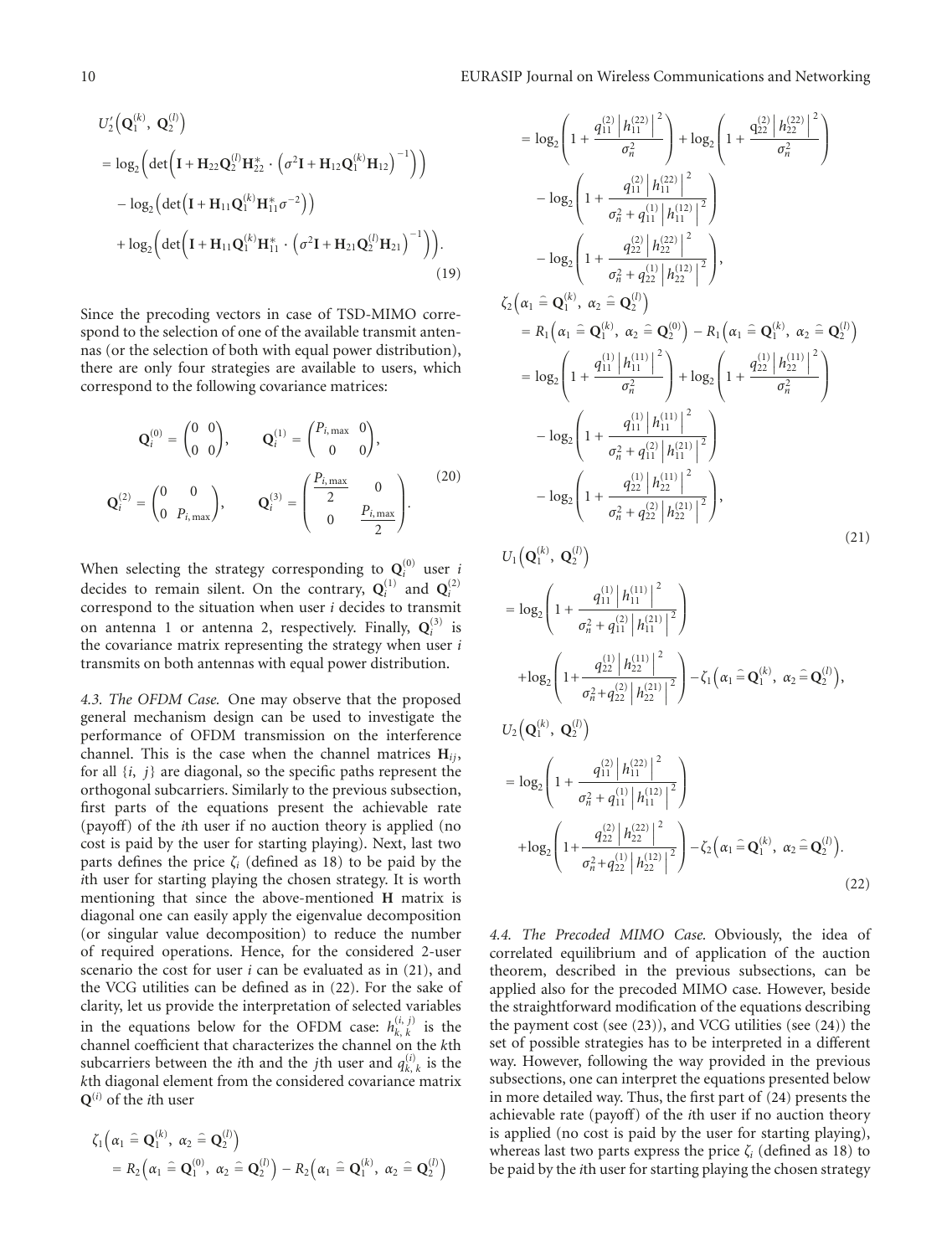$$
\zeta_{1}(\alpha_{1} \hat{=} \mathbf{Q}_{1}^{(k)}, \alpha_{2} \hat{=} \mathbf{Q}_{2}^{(l)})
$$
\n
$$
= R_{2}(\alpha_{1} \hat{=} \mathbf{Q}_{1}^{(0)}, \alpha_{2} \hat{=} \mathbf{Q}_{2}^{(l)}) - R_{2}(\alpha_{1} \hat{=} \mathbf{Q}_{1}^{(k)}, \alpha_{2} \hat{=} \mathbf{Q}_{2}^{(l)})
$$
\n
$$
= \log_{2} \Big( \det \Big( I + \mathbf{u}_{2}^{*} \mathbf{H}_{22} \mathbf{v}_{2} \mathbf{Q}_{2}^{(l)} \mathbf{v}_{2}^{*} \mathbf{H}_{22}^{*} \mathbf{u}_{2} \cdot \sigma^{-2} \Big) \Big)
$$
\n
$$
- \log_{2} \Big( \det \Big( I + \mathbf{u}_{2}^{*} \mathbf{H}_{22} \mathbf{v}_{2} \mathbf{Q}_{2}^{(l)} \mathbf{v}_{2}^{*} \mathbf{H}_{22}^{*} \mathbf{u}_{2}
$$
\n
$$
\cdot \Big( \sigma^{2} \mathbf{u}_{2}^{*} \mathbf{u}_{2} + \mathbf{u}_{2}^{*} \mathbf{H}_{12} \mathbf{v}_{1} \mathbf{Q}_{1}^{(k)} \mathbf{v}_{1}^{*} \mathbf{H}_{12} \mathbf{u}_{2} \Big)^{-1} \Big) \Big),
$$
\n
$$
\zeta_{2}(\alpha_{1} \hat{=} \mathbf{Q}_{1}^{(k)}, \alpha_{2} \hat{=} \mathbf{Q}_{2}^{(l)})
$$
\n
$$
= R_{1}(\alpha_{1} \hat{=} \mathbf{Q}_{1}^{(k)}, \alpha_{2} \hat{=} \mathbf{Q}_{2}^{(0)}) - R_{1}(\alpha_{1} \hat{=} \mathbf{Q}_{1}^{(k)}, \alpha_{2} \hat{=} \mathbf{Q}_{2}^{(l)})
$$
\n
$$
= \log_{2} \Big( \det \Big( I + \mathbf{u}_{1}^{*} \mathbf{H}_{11} \mathbf{v}_{1} \mathbf{Q}_{1}^{(k)} \mathbf{v}_{1}^{*} \mathbf{H}_{11}^{*} \mathbf{u}_{1} \cdot \sigma^{-2} \Big) \Big) - \log_{2} \Big( \det \Big
$$

 $\mathcal{L}(\mathbf{r}, \mathbf{r})$ 

 $(1)$ 

$$
U'_{1}(\mathbf{Q}_{1}^{(k)}, \mathbf{Q}_{2}^{(l)})
$$
\n
$$
= \log_{2} \Big( \det \Big( \mathbf{I} + \mathbf{u}_{1}^{*} \mathbf{H}_{11} \mathbf{v}_{1} \mathbf{Q}_{1}^{(k)} \mathbf{v}_{1}^{*} \mathbf{H}_{11}^{*} \mathbf{u}_{1}
$$
\n
$$
\cdot \Big( \sigma^{2} \mathbf{u}_{1}^{*} \mathbf{u}_{1} + \mathbf{u}_{1}^{*} \mathbf{H}_{21} \mathbf{v}_{2} \mathbf{Q}_{2}^{(l)} \mathbf{v}_{2}^{*} \mathbf{H}_{21} \mathbf{u}_{1} \Big)^{-1} \Big) \Big)
$$
\n
$$
- \log_{2} \Big( \det \Big( \mathbf{I} + \mathbf{u}_{2}^{*} \mathbf{H}_{22} \mathbf{v}_{2} \mathbf{Q}_{2}^{(l)} \mathbf{v}_{2}^{*} \mathbf{H}_{22}^{*} \mathbf{u}_{2} \sigma^{-2} \Big) \Big)
$$
\n
$$
+ \log_{2} \Big( \det \Big( \mathbf{I} + \mathbf{u}_{2}^{*} \mathbf{H}_{22} \mathbf{v}_{2} \mathbf{Q}_{2}^{(l)} \mathbf{v}_{2}^{*} \mathbf{H}_{22}^{*} \mathbf{u}_{2}
$$
\n
$$
\cdot \Big( \sigma^{2} \mathbf{u}_{2}^{*} \mathbf{u}_{2} + \mathbf{u}_{2}^{*} \mathbf{H}_{12} \mathbf{v}_{1} \mathbf{Q}_{1}^{(k)} \mathbf{v}_{1}^{*} \mathbf{H}_{12} \mathbf{u}_{2} \Big)^{-1} \Big) \Big),
$$
\n
$$
U'_{2}(\mathbf{Q}_{1}^{(k)}, \mathbf{Q}_{2}^{(l)})
$$
\n
$$
= \log_{2} \Big( \det \Big( \mathbf{I} + \mathbf{u}_{2}^{*} \mathbf{H}_{22} \mathbf{v}_{2} \mathbf{Q}_{2}^{(l)} \mathbf{v}_{2}^{*} \mathbf{H}_{22}^{*} \mathbf{u}_{2}
$$
\n
$$
\cdot \Big( \sigma^{2} \mathbf{u}_{2}^{*} \mathbf{u}_{2} +
$$

In the previous cases (i.e., TSD-MIMO and OFDM), the selection of one of the predefined strategies means that the BS selects first, second, or both antennas for transmission or is silent. In the SVD-MIMO case, the selection of the covariance matrix *Qi* by the BS has an interpretation of choosing one of the calculated singular values (obtained as

the result of singular value decomposition of the transfer channel matrix). Thus, for example, by choosing the strategy corresponding to  $Q_i^1$  means that we choose the first singular value and—in consequence—the transmit and receive precoding vector that correspond to this singular value. Moreover, selection of the third strategy corresponding to **Q**<sup>3</sup> *i* has a meaning that no specific precoding has to be applied. Such, situation can occur in a presence of high interference between adjacent cells. It has to be stressed that selection of the first strategy will be preferred since the precoding vectors that correspond to this particular singular value maximize the channel capacity. However, this statement can be no longer valid in a strong interference case. The obtained results show that in such a situation, the proposed algorithm (that will be described later) converges to global optimum when the second or even third strategy is selected.

Different interpretation of the user strategies has to be defined for the ZF/MMSE/ML-MIMO transmission when the codebook of size *N* is used. In such a case, the number of strategies has to be increased from 4 (as in TSD-MIMO case) to  $N + 2$ , that is, the player (BS) can choose to be silent (one strategy), not to use any specific beamformer (second strategy), or to use one of the predefined and stored in a codebook strategies (remaining *N* strategies).

*4.5. The Regret-Matching Algorithm.* In [8], the regretmatching learning algorithm is proposed to learn in a distributive fashion how to achieve the correlated equilibrium set in solving the VCG auction. Since in [8] the interference channel with only one transmit and one receive antenna per user is considered, there are only two distinct binary actions  $\alpha_i^{(0)} = 0$  and  $\alpha_i^{(1)} = P_{\text{max}}$  at every time  $t = T$ . However, in case of the considered MIMO interference channel with  $2\times 2$ configuration, there are more actions possible. Hence, the regret  $\text{REG}_i^T$  of user *i* at time *T* for playing action  $\alpha_i^{(k)}$  instead of other actions is

$$
REG_i^T(\alpha_i^{(k)}, \alpha_i^{(-k)}) \triangleq \max\left\{D_i^T(\alpha_i^{(k)}, \alpha_i^{(-k)}), 0\right\},\tag{25}
$$

where

$$
D_i^T\left(\alpha_i^{(k)}, \boldsymbol{\alpha}_i^{(-k)}\right)
$$
  
= 
$$
\frac{1}{T} \sum_{\substack{j=1 \ j \neq k}}^K \sum_{t \leq T} \left(U_i^t\left(\alpha_i^{(j)}, \boldsymbol{\alpha}_{-i}\right) - U_i^t\left(\alpha_i^{(k)}, \boldsymbol{\alpha}_{-i}\right)\right),
$$
 (26)

where *K* is the cardinality of the set of all actions available to user *i*,  $U_i^t(\alpha_i^{(\cdot)}, \alpha_{-i})$  is the utility at time *t*, and  $\alpha_{-i}$  is the vector specifying the other users actions.  $D_i^T(\alpha_i^{(k)}, \alpha_i^{(-k)})$ is the average payoff that user *i* would have obtained if it had played other action than  $\alpha_i^{(k)}$  every time in the past. Other definitions of average payoff are possible, for example, finding the maximum value of average payoffs of all strategies other than *k*. The details of the regretmatching learning algorithm are presented in Algorithm 1. According to the theorem presented in [14], if every user plays according to the proposed learning algorithm, then the found probability distribution should converge on the set of correlated equilibrium as  $T \rightarrow \infty$ .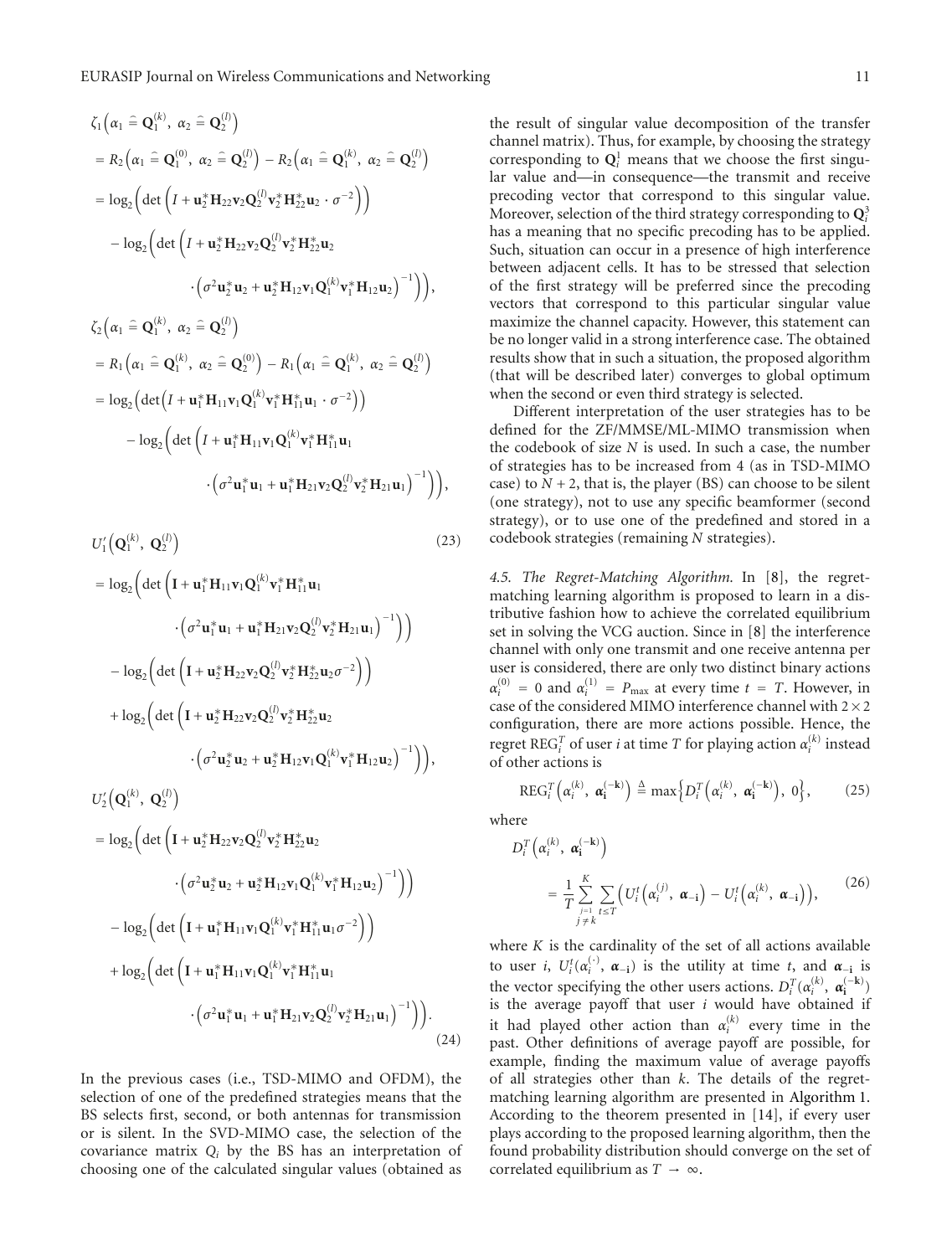Initialize arbitrarily probability for user *i*, *pi* For  $t = 2, 3, 4, \ldots$ (1) Let  $\alpha_{i, t-1}^{(k)}$  be the action last chosen by user *i*, and  $\alpha_{i, t-1}^{(-k)}$  as the other actions (2) Find the  $D_i^{t-1}(\alpha_{i, t-1}^{(k)}, \alpha_{i, t-1}^{(-k)})$  as in (26) (3) Find the average regret for playing *k* instead of any other action −*k* as in (25)  $\text{REG}_i^{t-1}(\alpha_{i, t-1}^{(k)}, \alpha_{i, t-1}^{(-k)})$ (4) Calculate the  $\mu^{(t-1)}$  factor value as:  $\mu^{(t-1)} = \sum_{k} \text{REG}_{i}^{t-1} (\alpha_{i, t-1}^{(k)}, \alpha_{i, t-1}^{(-k)})/(K - 1)$ (5) Find the probability distribution of the actions for the next period, defined as: **If** for all  ${}_{k}$ REG<sup>*t*-1</sup> $(\alpha_{i, t-1}^{(k)}, \alpha_{i, t-1}^{(-k)}) > 0$ ,  $p_i^t(\boldsymbol{\alpha}_{i,t}^{(-k)}) = (1/\mu^{(t-1)})\text{REG}_i^{t-1}(\boldsymbol{\alpha}_{i,t-1}^{(k)}, \boldsymbol{\alpha}_{i,t-1}^{(-k)}),$  $p_i^t(\alpha_{i, t}^{(k)}) = 1 - (1/\mu^{(t-1)})\text{REG}_i^{t-1}(\alpha_{i, t-1}^{(k)}, \alpha_{i, t-1}^{(-k)})$ **else** Find k where  $\text{REG}_{i}^{t-1}(\alpha_{i,t-1}^{(k)}, \alpha_{i,t-1}^{(-k)}) = 0$ . Set:  $p_i^t(\alpha_{i,t}^{(k)}) = 1 p_i^t(\alpha_{i,t}^{(-k)}) = 0$ 

Algorithm 1: Regret-matching learning algorithm.



Figure 8: Crystallized rate regions in the interference limited case with marked learned point.

#### **5. Simulation Results**

*5.1. Performance of the Regret-Matching Algorithm.* To validate the correctness of the proposed idea, the 2-user  $2 \times 2$  MIMO system has been simulated. In Figure 8, the crystallized rate region in the interference limited case has been shown, that is, the case when strong interference between antennas exist. The channel matrices for this case have been set as

$$
\mathbf{H}_{11} = \begin{pmatrix} 1 & 1 \\ 0.01 & 0.01 \end{pmatrix}, \qquad \mathbf{H}_{22} = \begin{pmatrix} 0.01 & 0.01 \\ 1 & 1 \end{pmatrix},
$$
  
\n
$$
\mathbf{H}_{12} = \begin{pmatrix} 0.01 & 0.01 \\ 1 & 1 \end{pmatrix}, \qquad \mathbf{H}_{21} = \begin{pmatrix} 1 & 1 \\ 0.01 & 0.01 \end{pmatrix},
$$
 (27)

that implies that the first user observe strong interferences from the second user only on the second antenna while on the first antenna only the useful signal is received, and vice versa—the second users observes strong interference

signal only on the first antenna. Such configuration explicitly leads toward choosing the strategy  $\alpha^{(1)}$  and  $\alpha^{(2)}$  by the first and second user, respectively, when the TSD-MIMO is considered. This is shown in Figure 8, where the solid line corresponds to the frontier lines. One can observe that indeed—the learned solution is that the regret matching algorithms converges to the point  $(\alpha_1^{(1)}, \alpha_2^{(2)})$ . In other words, both users shall transmit with the maximum power all the times using the strategies  $\alpha_1^{(1)}$  and  $\alpha_2^{(2)}$ , respectively.

In this figure, additional frontier lines of the possible rate regions when the users choose one (not optimal) of the possible strategies are presented; that is, the dotted line represents the frontier line when both users choose the strategy  $\alpha_i^{(3)}$  all the time. This line corresponds to the interference limited SISO scenario in [8]. The dashed lines show the achievable rate regions boundaries, when one user plays the strategy  $\alpha^{(3)}$  all the time, while the other transmit the whole power through one antenna.

In Figure 9, the achievable rate region for the noise limited scenario is presented, that is, both users observe the interferences coming from the neighboring cells, but the power of the interferences is significantly smaller than the power of the useful signal. In this figure, all 15 characteristic points have been presented, as well as the achievable rate region boundaries (dotted lines) when both players select one specific strategy and use them all the time. As expected, the learned point, that is, the point at the time-sharing line, that is, indicated by the regret-matching algorithm, corresponds to selecting the strategy  $\alpha^{(3)}$  by both users all the time.

Moreover, in Figures 10 and 11 the convergence of the rate-matching algorithm in terms of number of iterations in the interference limited TSD-MIMO scenario has been presented. The same channel matrices have been used as in (27). One can notice that the algorithm have found the optimal solution extremely fast. Indeed, after around 10 iterations the learned point fits ideally to the optimum solution and remains unchanged.

Similar conclusions can be drawn for the precoded MIMO case. The rate region obtained for the SVD-MIMO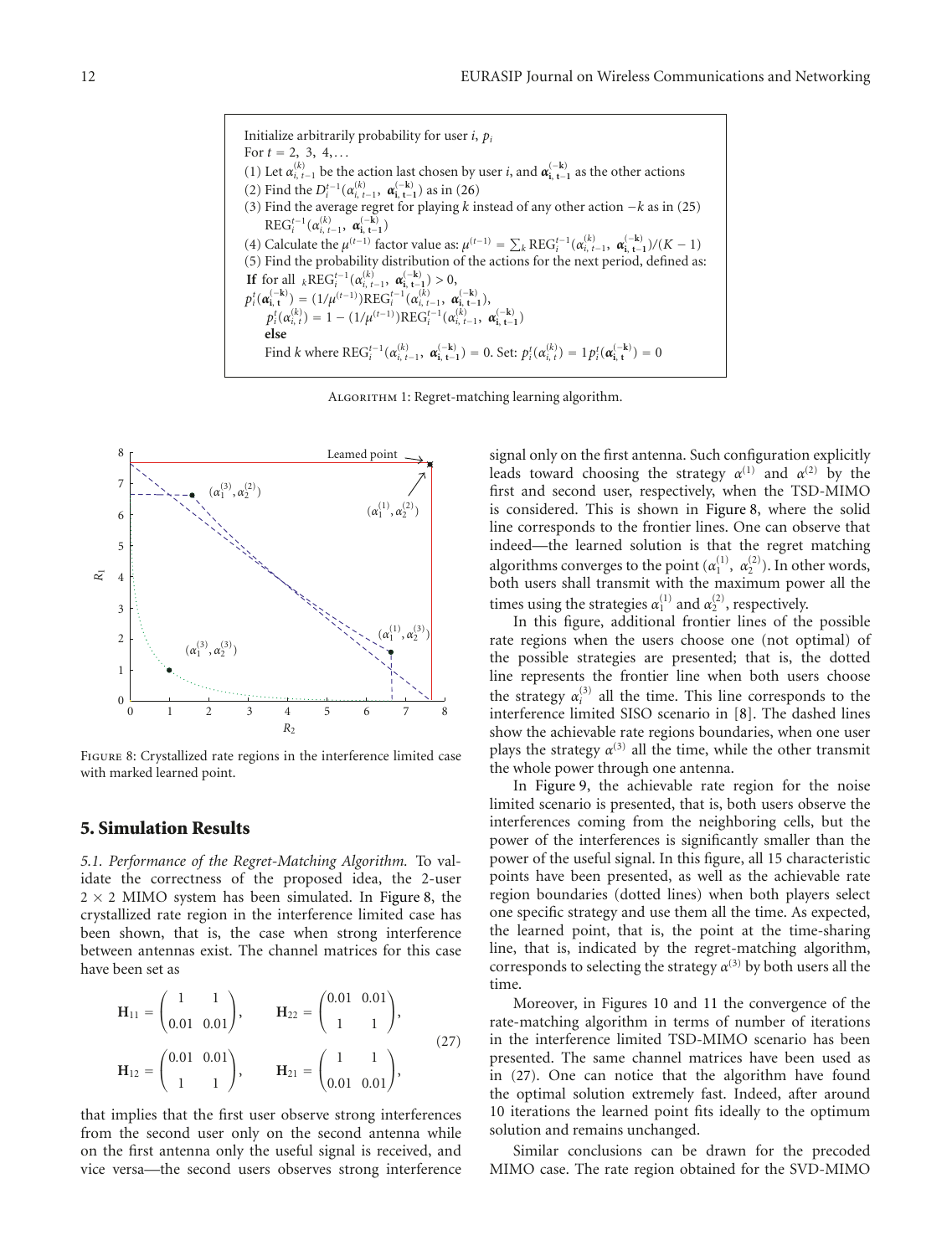

Figure 9: Crystallized rate regions in the noise-limited case with marked learned point.

case for a particular channel realization is presented in Figure 12. The interpretation of any point in the SVD rate region is as follows: both base stations use singular value decomposition in order to linearize the channel and the total transmit power is within the range  $< 0$ ,  $P_{\text{max}}$  >. Channel transfer matrices have been arbitrarily selected as follows:

$$
\mathbf{H}_{11} = \begin{pmatrix} 0.9 & 0.00099 \\ 0.00085 & 0.96 \end{pmatrix},
$$
  
\n
$$
\mathbf{H}_{22} = \begin{pmatrix} 0.96 & 0.000096 \\ 0.0000998 & 0.902 \end{pmatrix}
$$
  
\n
$$
\mathbf{H}_{12} = \begin{pmatrix} 0.000094 & 0.00009 \\ 0.992 & 0.9992 \end{pmatrix},
$$
  
\n
$$
\mathbf{H}_{21} = \begin{pmatrix} 0.999 & 0.9904 \\ 0.0005 & 0.0001 \end{pmatrix},
$$
 (28)

that means that both users have good channel characteristic within their cells (no significant interference exist between the first transmit and second receive antenna as well as between second transmit and first receive antenna). However, first user causes strong interference on the second receive antenna of the second user, and the second users disturb significantly the signal received by the first user in his first antenna.

Analyzing the presented results one can observe that the obtained rate region is concave thus the time-sharing approach can provide better performance than continuous power control scheme (i.e., when both users transmit all the time and regulate the interference level by the means of the value of transmit power). The potential time-sharing Lines are presented in this figure. For the comparison purposes the line obtained for spatial waterfilling MIMO case has been plotted in Figure 12 (dotted line). The line has been derived in the following way: starting from point A (where user

TABLE 1: Achieved rates for channel definition (28).

| MIMO scheme                   | User 1              | User 2              |  |
|-------------------------------|---------------------|---------------------|--|
| <b>TSD</b>                    | 13.17               | 12.77               |  |
| <b>SVD</b>                    | 13.17               | 13.28               |  |
| $ZF-RAN-8$                    | $5.12$ (max. 12.24) | $3.62$ (max. 13.00) |  |
| MMSE-RAN-8                    | 5.08 (max. 12.38)   | $3.64$ (max. 13.13) |  |
| $MI - RAN - 8$                | 12.51               | 11.81               |  |
| ZF-ITE                        | 12.87               | 12.98               |  |
| MMSE-LTE                      | 12.87               | 12.98               |  |
| ML-LTE                        | 12.90               | 13.00               |  |
| $ZF-PU2RC-8$                  | 12.87               | 12.98               |  |
| $MMSE-PU2RC-8$                | 12.87               | 12.98               |  |
| $ML$ - $PU$ <sup>2</sup> RC-8 | 12.90               | 13.00               |  |
|                               |                     |                     |  |

2 does not transmit and user 1 uses the maximum power with the SWF technique) user 2 increases the total transmit power up to the maximum value, when both users transmit with the maximum total power point B is reached; finally user 1 decreases the transmit power from the maximum value to zero reaching the point C. Moreover, the power control line has been presented—it is the case when both users selects wrong strategy achieving extremely low rates. In is worth mentioning that the learned points obtained for various MIMO techniques have been marked in the described figure. One can observe that for the optimal case (SVD technique) algorithm converges to the point B. Slightly worse results have been obtained for TSD-MIMO, where no specific precoding has been performed. The worse results, but still in the vicinity of the point B, are for the random beamforming technique when 8 various precoders have been stored in a codebook and maximum likelihood method is used at the receiver.

The same simulation have been carried out for other channel, when significant interference exist between all transmit and all receive antennas between *i*th user and *i*th BS. The channel transfer matrices have been selected as below:

$$
\mathbf{H}_{11} = \begin{pmatrix} 0.4 & 0.49 \\ 0.52 & 0.46 \end{pmatrix}, \qquad \mathbf{H}_{22} = \begin{pmatrix} 0.45 & 0.49 \\ 0.47 & 0.45 \end{pmatrix},
$$

$$
\mathbf{H}_{12} = \begin{pmatrix} 0.000094 & 0.00009 \\ 0.992 & 0.9992 \end{pmatrix}, \qquad \mathbf{H}_{21} = \begin{pmatrix} 0.999 & 0.9904 \\ 0.0005 & 0.0001 \end{pmatrix}.
$$
(29)

The obtained rate region, potential time-sharing lines, spatial waterfilling line and exemplary power control line, as well as some learned points (for the same MIMO techniques as described in the previous case) have been presented in Figure 13. One can observe that in such a case one of the learned points is close to the optimal one (Point B). However, this point is reached for random beamforming technique with maximum-likelihood method used at the receiver.

Specific rate values obtained for the considered MIMO implementations are given in Tables 1 and 2 for channel definitions (28) and (29), respectively. The results obtained for all RAN-8 scenarios (i.e., ZF, MMSE, and ML and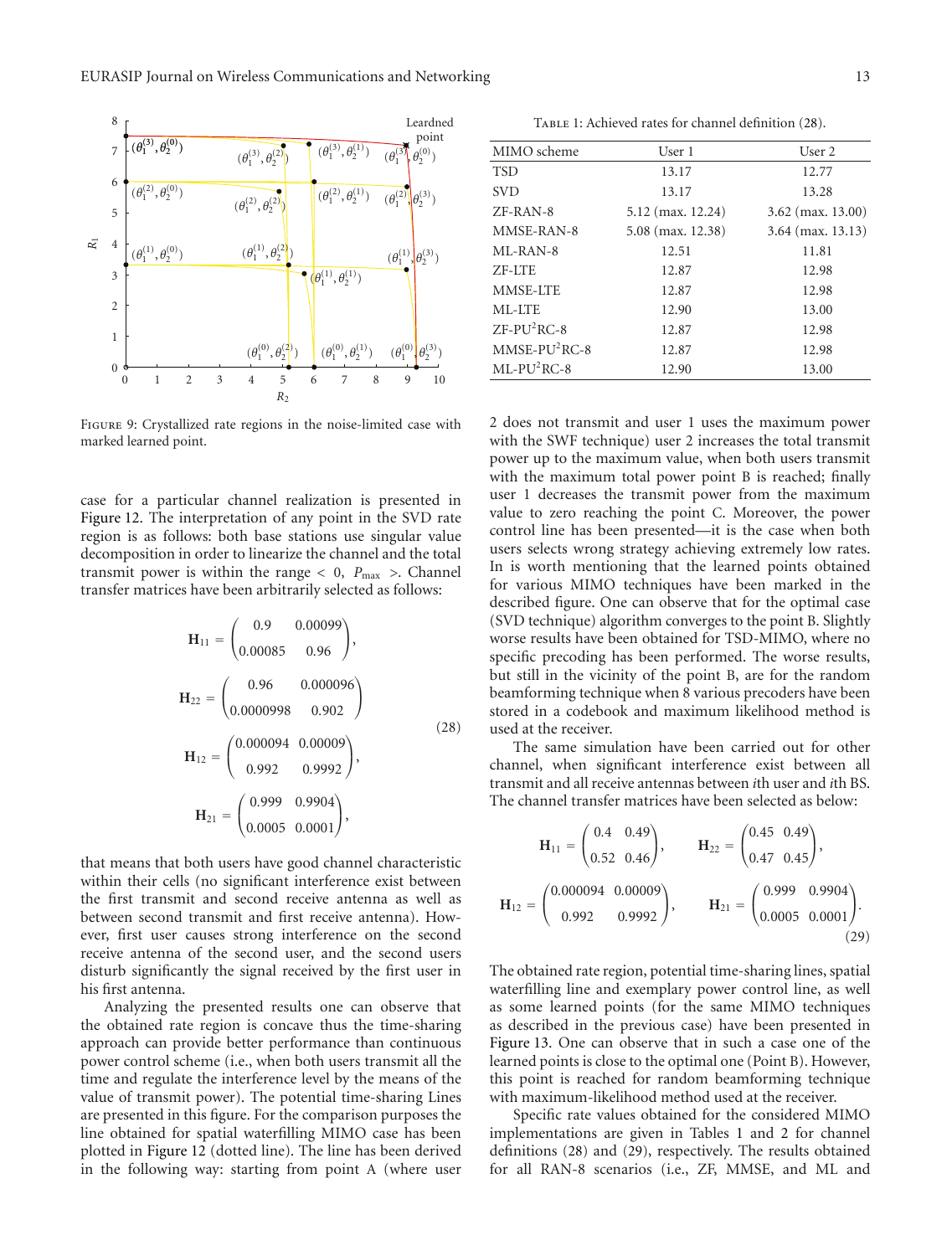

Figure 10: The convergence of the rate-matching algorithms—user 1.



Figure 11: The convergence of the rate-matching algorithms—user 2.

| TABLE 2: Achieved rates for channel definition (29). |  |  |  |
|------------------------------------------------------|--|--|--|
|------------------------------------------------------|--|--|--|

| MIMO scheme    | User 1              | User 2              |  |
|----------------|---------------------|---------------------|--|
| <b>TSD</b>     | 11.40               | 11.23               |  |
| <b>SVD</b>     | 12.23               | 12.11               |  |
| $ZF-RAN-8$     | $4.25$ (max. 11.25) | $4.08$ (max. 10.25) |  |
| MMSE-RAN-8     | $3.25$ (max. 10.9)  | $4.07$ (max. 11.05) |  |
| $MI - RAN - 8$ | 12.08               | 11.95               |  |
| ZF-ITE         | 12.13               | 11.96               |  |
| MMSE-LTE       | 12.13               | 11.96               |  |
| ML-LTE         | 12.89               | 12.93               |  |
| $ZF-PU2RC-8$   | 12.13               | 11.96               |  |
| $MMSE-PU2RC-8$ | 12.13               | 11.96               |  |
| $ML-PU2RC-8$   | 12.89               | 12.93               |  |
|                |                     |                     |  |

when the codebook size is equal to 8) have been averaged over 1000 randomly generated codebooks. One can observe that for all cases, when the regret-matching algorithm has been applied, the obtained rates are similar to each others and relatively close to the optimal solution. Only for the ZF/MMSE-MIMO cases when the random beamforming approach has been used, the averaged results are significantly worse because of high dependency of algorithms efficiency on the actual set of transmit beamformers. If the randomly generated set of beamformers is well defined (i.e., at least one precoder matches the actual channel conditions for *i*th user); the achieved rate is also close to the optimal point (see the maximum obtained values for one particular channel realization).

The efficiency of the random beamforming technique strongly depends on the number of precoders. However, the higher number of precoders the higher the complexity of the algorithm. Thus, in order to present the relation between the random beamforming technique efficiency and the codebook size the computer simulation have been carried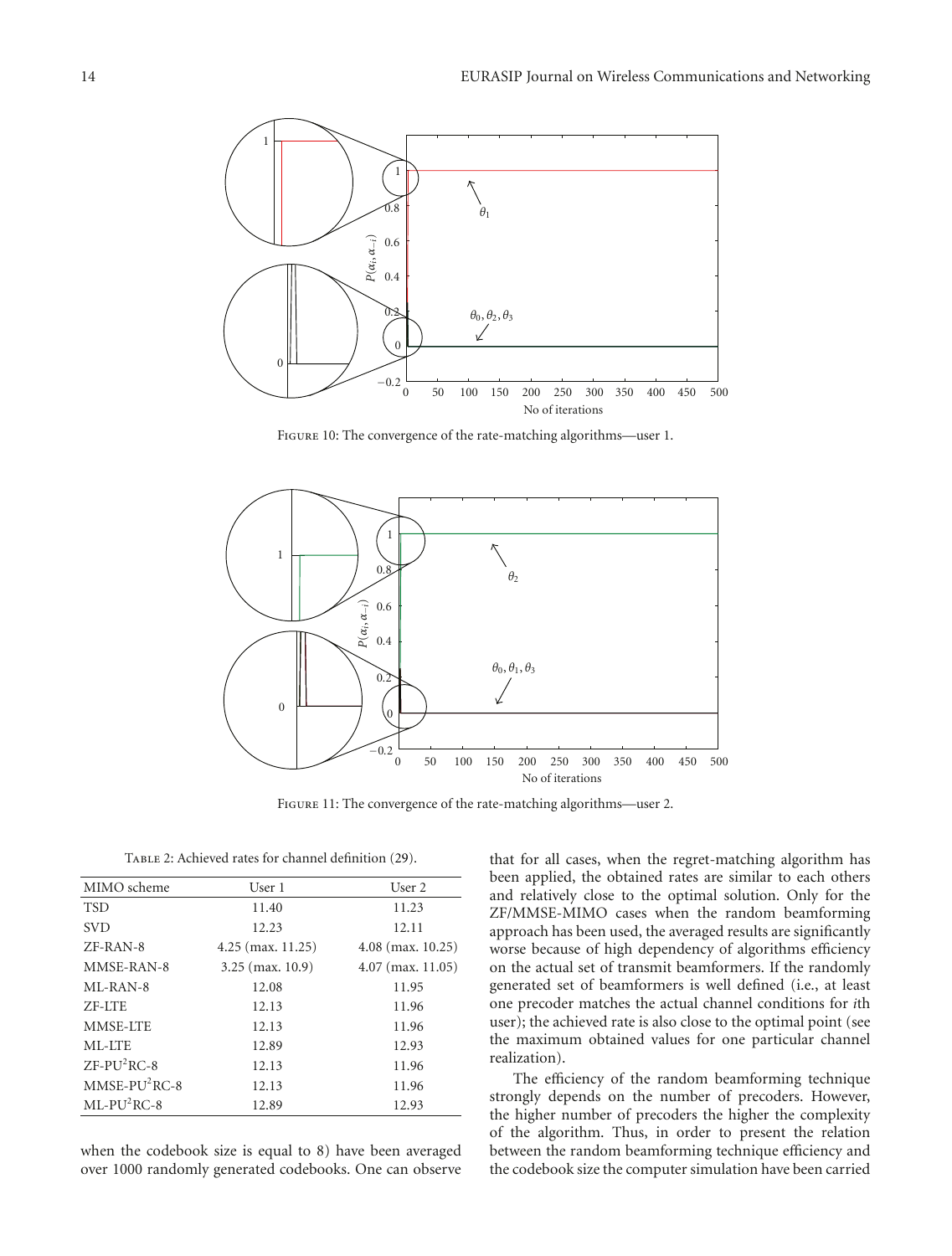

Figure 12: SVD-MIMO rate region—channel case 1.



Figure 14: Achieved average rate versus codebook size.



Figure 13: SVD-MIMO rate region—channel case 2.

out for the particular channel realization defined as above. The results, presented in Figure 14, have been obtained for 1000 various codebook realizations for each codebook size. One can observe that the obtained rate for both users increase logarithmically as the number of precoders increases.

*5.2. The Regret-Matching Algorithm versus the Linear Programming Solution.* In order to assess the efficiency of the proposed solution, the achievable sum rates versus the number of antennas have been compared for two cases: when the results have been obtained by application of the proposed regret-matching algorithm and by solving the linear programming problem defined in Section 3.1 . Two simulation scenarios have been selected for the 2-user 2-BSs MIMO configuration: TSD-MIMO and SVD-MIMO. The spatial waterfilling MIMO approach has been also considered for the comparison purposes. The Simplex algorithm [13]

has been applied to solve the linear programming problem. The results obtained for the strong interference channel (similar to the one defined for  $2 \times 2$  MIMO in (27)) are presented in Figure 15. One can observe that in both cases (linear programming and regret matching) the achieved sum rates are identical for both strategies when the number of antennas is higher than 2. Only for  $2 \times 2$  MIMO case the proposed distributed solution performs slightly worse in terms of the achieved sum rate. It is particularly worth mentioning that the global optimum is reached in both cases. Similar results have been obtained also for the spatial waterfilling case. Let us stress that the complexity of the Simplex method is known to be polynomial whereas the complexity of the proposed regret-matching algorithm is linear [28]. In other words, the optimal solution is found at lower computation cost.

#### **6. Conclusions**

In this paper, the concept of crystallized rate regions, introduced first in the context of finding the capacity of the SISO interference channel, has been applied to the MIMO and OFDM interference channels. The idea of usage of the correlated equilibrium instead of the well-known Nash equilibrium has been verified adequate for the case of 2-user MIMO/OFDM transmission. A VCG auction utility function and the regret-matching algorithm have been derived for the generalized MIMO case. Simulation results for the selected 2-user scenarios proved the correctness of application of the crystallized rates region to the general MIMO and OFDM scenario. Moreover, obtained results show that the optimal solution is found—the strategies selected in the distributed case (by application of the regret-matching learning algorithm) are the same as the ones indicated by solving the linear programming problem.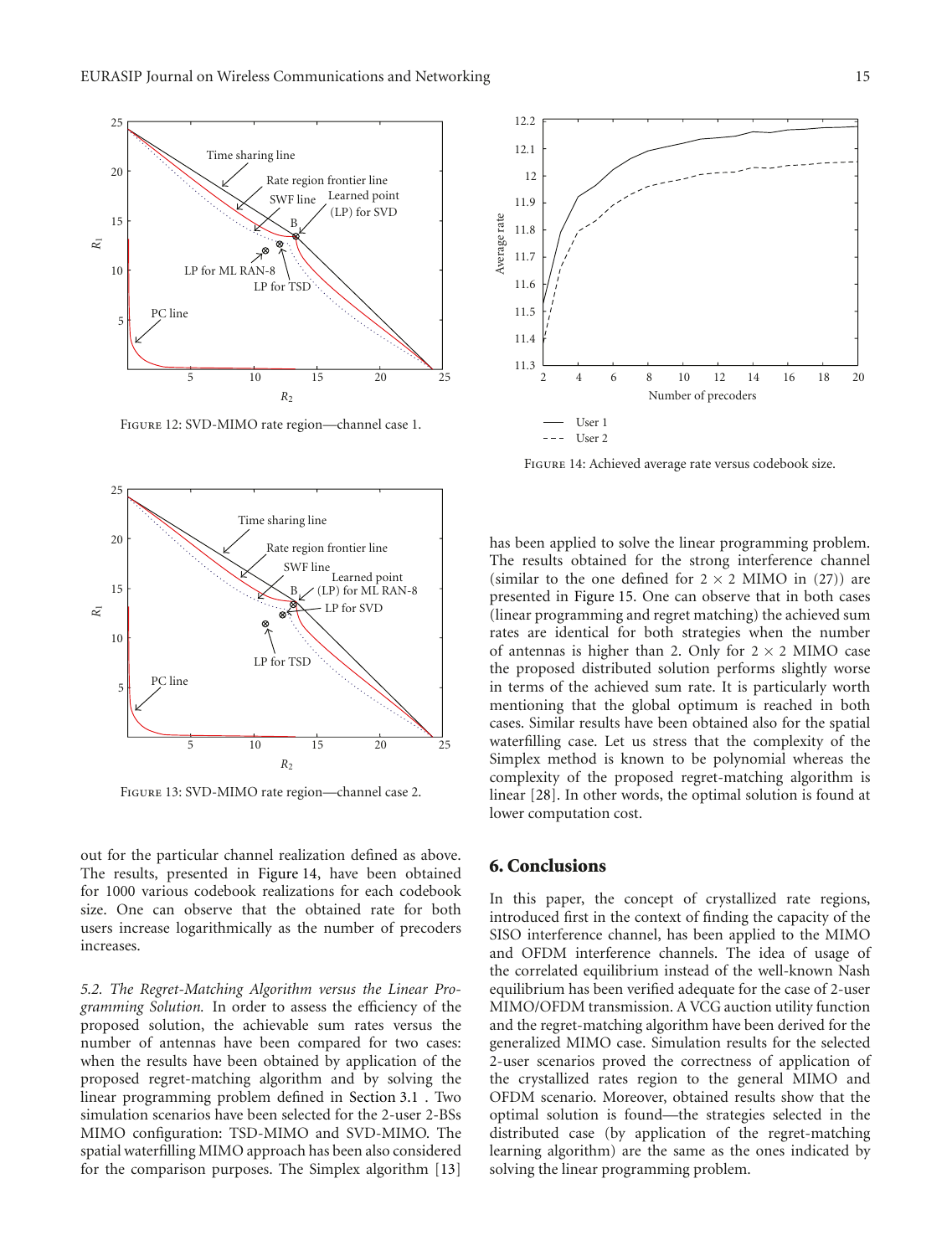

Figure 15: Achieved sum-rate versus the number of antennas for selected scenarios: (a) TSD-MIMO, (b) SVD-MIMO, and (c) spatial waterfilling reference line (LP: Linear Programming, RM: Regret Matching).

#### **Acknowledgment**

This paper was supported by the European Commission in the framework of the FP7 Network of Excellence in Wireless COMmunications NEWCOM++ (Contract no. 216715).

#### **References**

- [1] E. Telatar, "Capacity of multi-antenna Gaussian channels," *European Transactions on Telecommunications*, vol. 10, no. 6, pp. 585–595, 1999.
- [2] R. S. Blum, "MIMO capacity with interference," *IEEE Journal on Selected Areas in Communications*, vol. 21, no. 5, pp. 793– 801, 2003.
- [3] A. Sezgin, S. A. Jafar, and H. Jafarkhani, "Optimal use of antennas in interference networks: a tradeoff between rate, diversity and interference alignment," in *Proceedings of the IEEE Global Telecommunications Conference (GLOBECOM '09)*, Honolulu, Hawaii, USA, 2009.
- [4] S. Annapureddy and V. V. Veeravalli, "Sum capacity of the Gaussian interference channel in the low interference regime," in *Proceedings of the Information Theory and Applications Workshop (ITA '08)*, pp. 422–427, San Diego, Calif, USA, February 2008.
- [5] X. Shang, G. Kramer, and B. Chen, "Outer bound and noisy-interference sum-rate capacity for symmetric Gaussian interference channels," in *Proceedings of the 42nd Annual Conference on Information Sciences and Systems (CISS '08)*, pp. 385–389, Princeton, NJ, USA, March 2008.
- [6] A. S. Motahari and A. K. Khandani, "Capacity bounds for the Gaussian interference channel," *IEEE Transactions on Information Theory*, vol. 55, no. 2, pp. 620–643, 2009.
- [7] M. Charafeddine, A. Sezgin, and A. Paulraj, "Rates region frontiers for *n*-user interference channel with interference as noise," in *Proceedings of the Annual Allertone Conference on Communications, Control and Computing*, Allerton, Ill, USA, September 2007.
- [8] M. Charafeddine, Z. Han, A. Paulraj, and J. Cioffi, "Crystallized rates region of the interference channel via correlated

equilibrium with interference as noise," in *Proceedings of the IEEE International Conference on Communications (ICC '09)*, Dresden, Germany, June 2009.

- [9] R. Ahlswede, "The capacity region of a channel with two senders and two receivers," *Annals of Probability*, vol. 2, no. 1, pp. 805–814, 1974.
- [10] T. S. Han and K. Kobayashi, "A new achievable rates region for the interference channel," *IEEE Transactions on Information Theory*, vol. 27, no. 1, pp. 49–60, 1981.
- [11] G. Owen, *Game Theory*, Academic, New York, NY, USA, 3rd edition, 2001.
- [12] R. J. Aumann, "Subjectivity and correlation in randomized strategies," *Journal of Mathematical Economics*, vol. 1, no. 1, pp. 67–96, 1974.
- [13] D. P. Bertsekas, A. Nedić, and A. E. Ozdaglar, *Convex Analysis and Optimization*, Athena Scientific, Belmont, Mass, USA, 2003.
- [14] S. Hart and A. Mas-Colell, "A simple adaptive procedure leading to correlated equilibrium," *Econometrica*, vol. 68, no. 5, pp. 1127–1150, 2000.
- [15] A. Kliks, P. Sroka, and M. Debbah, "MIMO crystallized rate regions," in *Proceedings of the European Wireless Conference (EW '10)*, pp. 940–947, Lucca, Italy, April 2010.
- [16] A. Paulraj, R. Nabar, and D. Gore, *Introduction to Space-Time Wireless Communications*, Cambridge University Press, Cambridge, UK, 2003.
- [17] G. Lebrun, J. Gao, and M. Faulkner, "MIMO transmission over a time-varying channel using SVD," *IEEE Transactions on Wireless Communications*, vol. 4, no. 2, pp. 757–764, 2005.
- [18] K. Huang, J. G. Andrews, and R. W. Heath Jr., "Performance of orthogonal beamforming for SDMA with limited feedback," *IEEE Transactions on Vehicular Technology*, vol. 58, no. 1, pp. 152–164, 2009.
- [19] D. Piazza and U. Spagnolini, "Random beamforming for spatial multiplexing in downlink multiuser MIMO systems," in *Proceedings of the IEEE International Symposium on Personal, Indoor and Mobile Radio Communications (PIMRC '05)*, vol. 4, pp. 2161–2165, Berlin, Germany, September 2005.